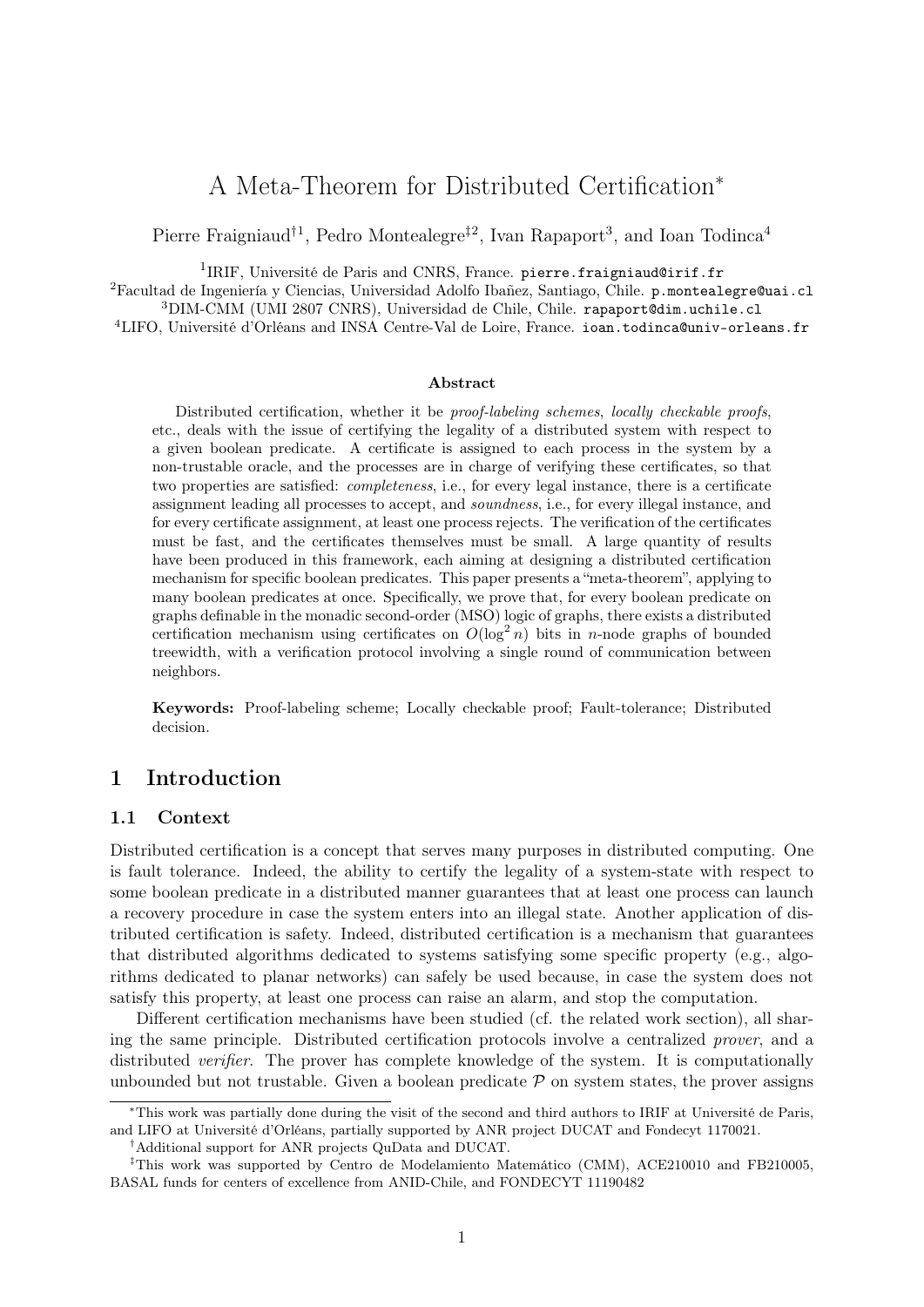*certificate* to the processes, whose aim is to convince the processes that the system satisfies  $\mathcal{P}$ . The verifier is a distributed algorithm that runs at every process in the system, and is bounded to return a verdict (accept or reject) at each process after a limited communication among the processes. For instance, in a network, every processing node is bounded to communicate only once with its neighbors in the network before emitting its verdict.

To be correct, a distributed certification protocol for a boolean predicate  $P$  on system states must satisfy two properties. (1) Completeness: If the system satisfies  $P$ , then there must exist a certificate assignment by the prover to the processes such that the verifier accepts at all processes. (2) Soundness: If the system does not satisfy  $P$ , then, for every certificate assignment by the prover to the processes, it must be the case that the verifier rejects in at least one process. Network bipartiteness yields a simple example of distributed certification, using 1-bit certificates. For every bipartite network, every processing node in the network can be given a certificate 0 or 1, so that every processing node has a certificate different from the certificates assigned to its neighbors. The processing nodes can check these certificates in a single round of communication, where every processing node merely checks that the certificate of each of its neighbors is different from its own certificate. Completeness is satisfied by construction. Soundness is also satisfied. Indeed, if the network is not bipartite, then it is not 2-colorable. As a consequence, for every certificate assignment with certificates in  $\{0, 1\}$ , there are at least two neighboring processing nodes that receive the same certificate. These two processes will reject.

The main criterion measuring the quality of distributed certification is the *size* of the certificates. Indeed, the verification of  $P$  is typically performed frequently, for regularly checking that the system does satisfy  $P$ , with the aim of reacting quickly if the system stops satisfying  $P$ . As a consequence, there are frequent exchanges of certificates between the processes. Using small certificates limits the communication overhead caused by these exchanges.

#### 1.2 Objective

A large collection of results related to distributed certification have been derived over the last twenty years (see Related Work), each result concerning a specific predicate. This paper is inspired by what has been achieved in the context of sequential computing where, instead of focusing on the design of an efficient algorithm for one specific problem, and then for another one, and so on and so forth, efforts have been made for deriving "meta-theorems", that is, results applying directly to large classes of problems. One prominent example is Courcelle's theorem [12] stating that every graph property definable in the monadic second-order (MSO) logic of graphs can be decided in linear time on graphs of bounded treewidth<sup>1</sup>. That is, even NP-hard problems such as vertex-coloring, minimum dominating set, minimum vertex cover, etc., have linear-time algorithms in the vast class of graphs with bounded treewidth. Each algorithm depends on the problem, but Courcelle's theorem essentially says that every problem expressible in the MSO logic has a linear-time algorithm in the class of graphs with bounded treewidth.

The objective of this paper is to address the existence of similar meta-theorems in the context of distributed certification applied to distributed computing in networks. Concretely, the question we address here is the following: is there a (large) class of boolean predicates on graphs for which one can guarantee the existence of a distributed certification mechanism with small certificates, say poly-logarithmic in the number of vertices of the graphs, for graphs taken from a (large) class of graphs?

#### 1.3 Our Results

We present an analog of the aforementioned Courcelle's theorem in the context of distributed certification. Specifically, for every integer  $k \geq 1$  and every MSO property  $\varphi$  on graphs, we

<sup>1</sup>Treewidth can be viewed as a measure capturing "how close" a graph is from a tree; roughly, a graph of treewidth k can be decomposed by a sequence of cuts, each involving a separator of size  $O(k)$ .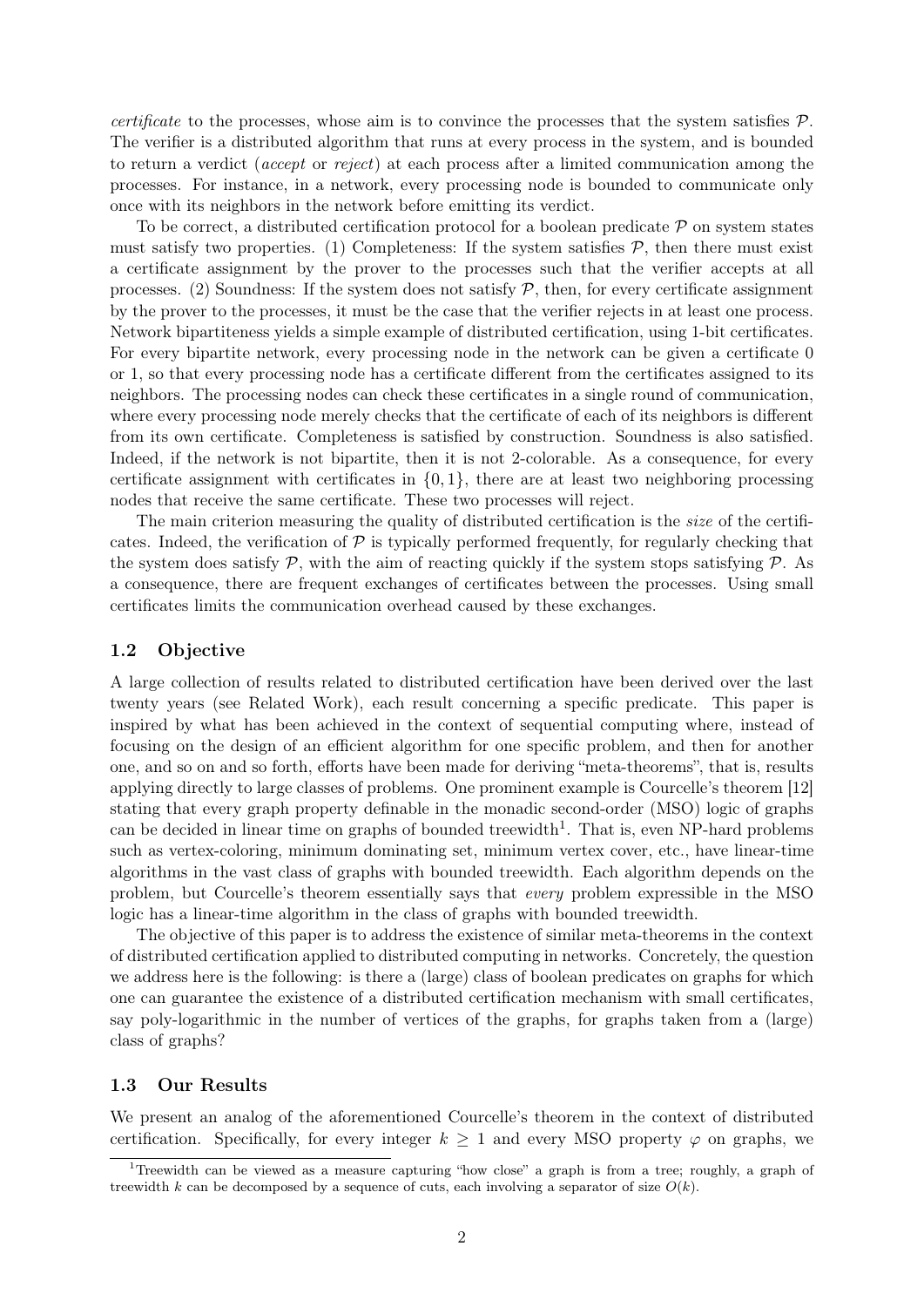consider the following set:

$$
\mathcal{P}_{k,\varphi} = \{ \text{graph } G : (\text{tw}(G) \leq k) \land (G \models \varphi) \},
$$

where tw(G) is the treewidth of G. We provide a distributed certification mechanism for  $\mathcal{P}_{k,\omega}$ using certificates of poly-logarithmic size, as a function of the number  $n$  of vertices in the graphs. Specifically, given any network modeled as a connected simple graph  $G = (V, E)$ , with a process running at each vertex  $v \in V$ , our certification mechanism satisfies that  $G \in \mathcal{P}_{k,\varphi}$  if and only if there is a certificate assignment to the vertices such that all vertices accept. The main result of the paper is the following.

**Theorem 1** (Informal). For every  $k \ge 1$  and every MSO property  $\varphi$  on graphs, there exists a distributed certification protocol for  $\mathcal{P}_{k,\varphi}$  using certificates on  $O(\log^2 n)$  bits.

In fact, our theorem can be extended to properties including certifying solutions to maximization or minimization problems whose admissible solutions are defined by MSO properties. In the statement of Theorem 1, the big-O notation hides constants that depend only on k and  $\varphi$ . The theorem has many corollaries, as the universe of MSO properties is large. This includes predicates such as non 3-colorability, which is known to require certificates of quadratic size in arbitrary graphs [19], and diameter at most  $D$ , for a fixed constant  $D$ , which is known to require certificates of linear size in arbitrary graphs [11].

**Corollary 1.** For every  $c \geq 1$ , there exists a distributed certification protocol for certifying non c-colorability in the family of graphs with bounded treewidth, using certificates on  $O(\log^2 n)$  bits.

For every  $D \geq 1$ , there exists a distributed certification protocol for certifying diameter at most D in the family of graphs with bounded treewidth, using certificates on  $O(\log^2 n)$  bits.

Also, many natural graph families have bounded treewidth, as illustrated by the family of graphs excluding a planar graph as a minor, and thus we get the following corollary of Theorem 1.

**Corollary 2.** For every planar graph H, and every MSO property  $\varphi$  on graphs, there exists a distributed certification protocol certifying  $\varphi$  in the family of H-minor-free graphs, using certificates on  $O(\log^2 n)$  bits.

Again, the big-O notation in the above statement hides constants that depend only on H and  $\varphi$ . Note that, as every 4-node graph is planar, Corollary 2 extends the recent results in [9], which applies to the families of graphs excluding a given 4-node graph  $H$  as a minor.

Interestingly,  $tw(G) \leq k$ , and H-minor-freeness are themselves MSO properties for fixed k and H. It follows that Theorem 1 provides us with a distributed certification mechanism for treewidth and fixed-minor-freeness.

**Corollary 3.** Let  $k > 0$ , and let H be a planar graph. There exist distributed certification protocols for certifying the class of graphs with treewidth at most k, and certifying the class of H-minor-free graphs, both using certificates on  $O(\log^2 n)$  bits.

Our Techniques. For establishing Theorem 1 we proceed in two steps. First, we provide a protocol for certifying 3-approximation of treewidth. Such a protocol satisfies the following: for any given  $k \geq 1$ , the protocol for k is such that, for every graph G,

 $\int tw(G) \leq k$   $\Rightarrow$  there exists a certificate assignment s.t. all vertices accept;  $\mathsf{tw}(G) > 3k + 2 \Rightarrow$  for every certificate assignment, at least one vertex rejects.

**Lemma 1** (Informal). For every  $k > 1$  there exists a distributed protocol certifying a 3-approximation of the treewidth using certificates on  $O(k^2 \log^2 n)$  bits.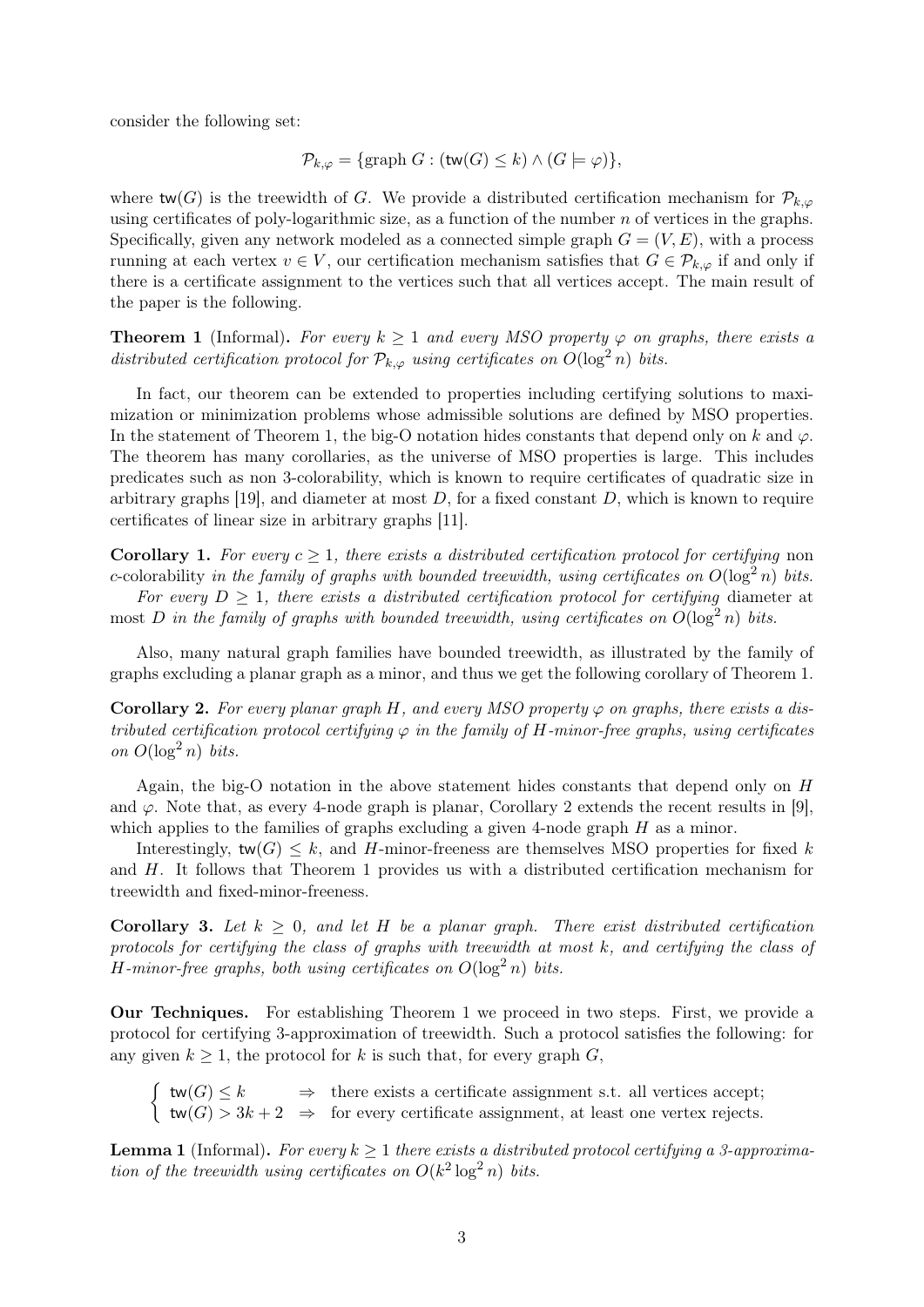The proof of this lemma relies on a particular choice of a tree-decomposition, that we prove locally certifiable by "transferring" certificates between nodes that are far away from each other, which is typically the case of vertices in a same bag of the decomposition, without creating congestion.

Next, for any MSO property  $\varphi$  and integer k, we design a protocol which certifies  $\mathcal{P}_{k,\varphi}$  on input graph G. The protocol exploits the tree decomposition in the proof of Lemma 1, for certifying a correct execution of a sequential dynamic programming algorithm for  $\varphi$  over this decomposition. Concretely, we design a distributed certification for a correct execution of a sequential dynamic programming algorithm a la Courcelle, using in fact the sequential MSO certification due to Borie, Parker and Tovey [8].

**Lemma 2** (Informal). For every  $k \geq 1$  and every MSO property  $\varphi$  on graphs, assuming given the certification protocol for 3-approximation k of treewidth from Lemma 1, there exists a distributed certification protocol for  $\mathcal{P}_{k,\varphi}$  using additional certificates on  $O(\log^2 n)$  bits.

### 1.4 Related Work

The ability to detect illegal configurations of a distributed system was originally motivated by the design of fault-tolerant algorithms, especially self-stabilizing algorithms [1, 2, 21]. The notion of distributed certification as used in this paper originated from the seminal paper [23] defining proof-labeling schemes (PLS). We actually use a slight variant of PLS called locally checkable proofs (LCP) [19], which enables exchanging not only the certificates between the processing nodes, but also local states, including their IDs. Another related notion is non-deterministic local decision (NLD) [17] in which the certificates must not depend on the IDs given to the processing nodes. Distributed certification has been extended to various directions, including randomized PLS [18], approximate PLS [11, 14], local hierarchies [3, 15], interactive proofs [22, 25], and even, recently, zero-knowledge distributed certification [4]. All the aforementioned papers contain a vast collection of certification results for various graph problems. In these papers, each certification protocol is specific of the problem at hand. To our knowledge, the only "meta-theorem" in the context of distributed certification is the recent paper [10], which shows that every MSO formula can be locally certified on graphs with bounded treedepth using certificates on  $O(\log n)$  bits. We show that the same result holds for the larger class of graphs with bounded treewidth, to the cost of slightly larger certificates, on  $O(\log^2 n)$  bits. We are therefore partially answering the questions raised in [10], asking whether it is "possible to certify any MSO formula on bounded treewidth graphs", and "to certify that the graph itself has treewidth at most  $k$ ", using small certificates.

In framework of sequential algorithms, there is a large literature on "meta-theorems" proving that large families of combinatorial properties (typically expressed using some form of logic formulae) can be efficiently decided on particular graph classes. In addition to Courcelle's (meta) theorem [12] on MSO properties on graphs with bounded treewidth, it is worth mentioning the recent results establishing that properties expressible in *first-order logic* can be verified in polynomial time on graphs of bounded *twinwidth* [7], as well as on *nowhere-dense* graphs [20]. Both graph classes include planar graphs, and thus include graphs with arbitrarily large treewidth. Our work is participating to the general objective of extending these results to the framework of distributed computing.

## 2 Preliminaries

#### 2.1 Distributed Certification

We consider networks modeled as connected simple graphs. Every vertex is a processing element, and the vertices exchange messages along the edges of the graph. We systematically denote by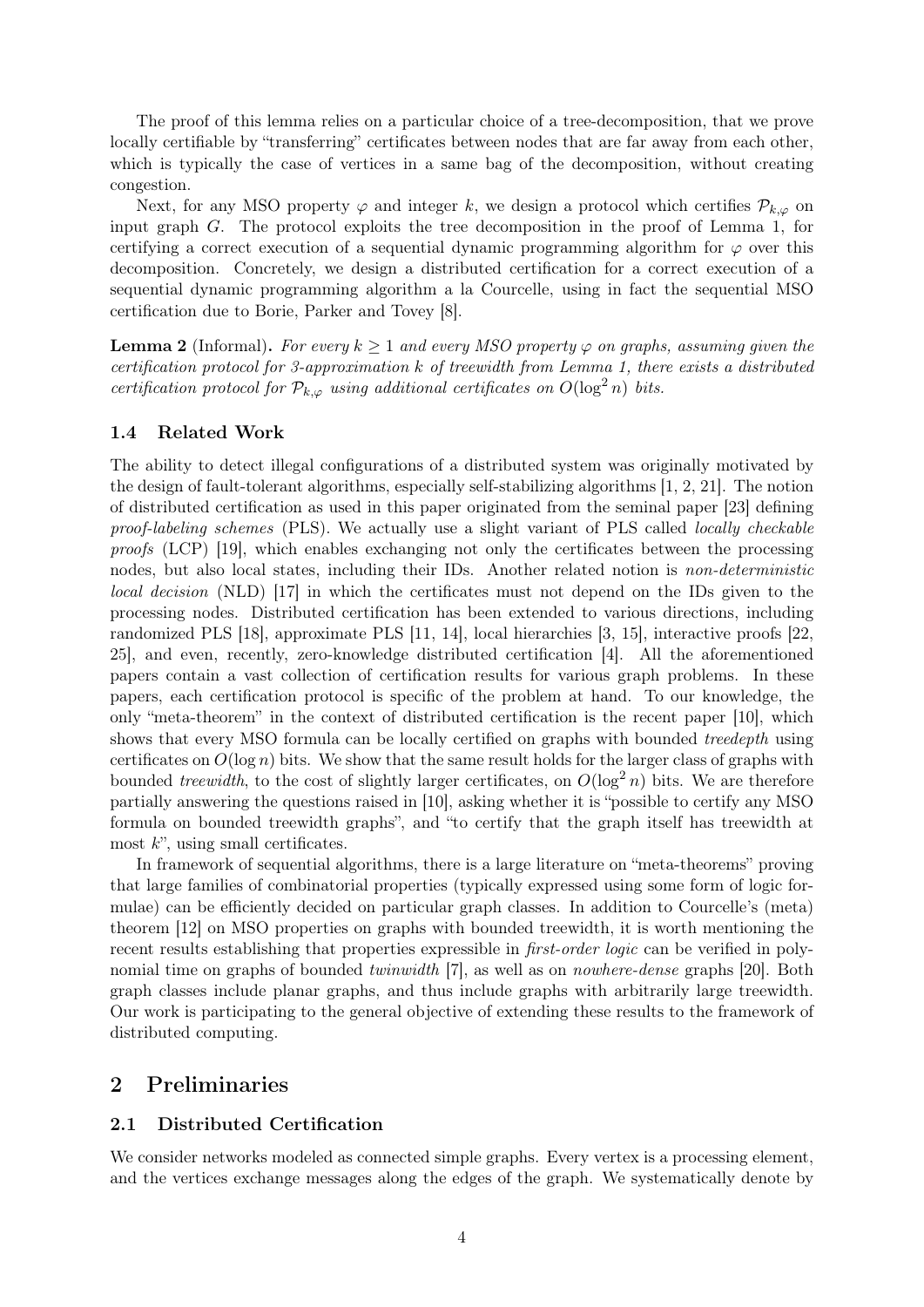n the number of vertices in the considered graph. The vertices of a network/graph  $G = (V, E)$ are given distinct identifiers (IDs), and we denote by  $\mathsf{ID}(v)$  the identifier of vertex  $v \in V$ . These identifiers are not necessarily between 1 and  $n$ , but we adopt the standard assumption stating that IDs can be stored on  $O(\log n)$  bits.

We consider boolean predicates on labeled graphs, i.e., graphs for which every vertex  $v$  is given a label  $\ell(v) \in \{0,1\}^*$ . These labels may represent a way to mark vertices (e.g., those in a dominating set), a color (e.g., in graph coloring), or any value depending on the graph property at hand. Given a boolean predicate  $P$  on labeled graphs, a *locally checkable proof* [19] for  $P$  is a prover-verifier pair. The prover is a non-trustable oracle with unbounded computing power. Given any labeled graph  $(G, \ell)$ , the prover assigns a certificate  $c(v) \in \{0,1\}^*$  to every vertex  $v \in V$ . The verifier is a 1-round distributed algorithm running at all vertices of the graph. Given a labeled graph  $(G, \ell)$  with a certificate assigned at every vertex, the vertices exchange their identifiers, labels, and certificates, between neighbors, and compute an output, accept or reject. To be correct, the pair prover-verifier must satisfy two conditions:

- **Completeness:** If  $(G, \ell) \models \mathcal{P}$ , then, for every ID-assignment to the vertices, there must exist a certificate assignment by the prover to the vertices such that the verifier accepts at all vertices.
- **Soundness:** If  $(G, \ell) \not\models \mathcal{P}$ , then, for every ID-assignment to the vertices, and for every certificate assignment by the prover to the vertices, it must be the case that the verifier rejects in at least one vertex.

#### 2.2 Tree Decompositions and Terminal Recursive Graphs

Let us recall the classical definition of treewidth and tree decompositions, due to Robertson and Seymour [26].

**Definition 1.** A tree decomposition of a graph  $G = (V, E)$  is a pair  $(T, B)$  where  $T = (I, F)$  is a tree, and  $B = \{B_i, i \in I\}$  is a collection of subsets of vertices of G, called bags, such that the following conditions hold:

- For every  $v \in V$ , there exists  $i \in I$  such that  $v \in B_i$ ;
- For every  $e = \{u, v\} \in E$  there is  $i \in I$  such that  $\{u, v\} \subseteq B_i$ ;
- For every  $v \in V$ , the set  $\{i \in I : v \in B_i\}$  forms a connected subgraph of T.

The width of a tree decomposition is the maximum size of a bag, minus one. The tree-width of a graph G, denoted by  $tw(G)$ , is the smallest width of a tree decomposition of G.

To facilitate the distinction between the original graph  $G = (V, E)$  and the decomposition tree  $T = (I, F)$ , we will speak of the nodes  $i \in I$  of T and of the vertices  $v \in V$  of G.

We consider tree decompositions as rooted, i.e., we fix some node  $r \in I$  as the root of  $T = (I, F)$ . For a node  $i \in I \setminus \{r\}$ , we denote by  $p(i)$  its parent in T, and set  $p(r) = \bot$ . For  $i \in I$ , we denote by  $T_i$  the subtree of T rooted in i, and by  $V_i$  the subset of vertices of G in the bags of  $T_i$ , i.e.,  $V_i = \bigcup_{j \in V(T_i)} B_j$ . Also, for  $i \in I \setminus \{r\}$ , we define  $F_i = B_i \setminus B_{p(i)}$ . For the root r, we set  $B_{p(r)} = \emptyset$  and  $F_r = B_r$ . Given a rooted tree  $T = (I, F)$ , and two nodes of  $i, j \in I$ , we denote by  $j \preceq i$  the property that j is a descendant of i in T.

Graphs of bounded treewidth can also be defined recursively, based on a graph grammar. Let w be a positive integer. A w-terminal graph is a graph  $(V, E)$  together with a totally ordered set  $W \subseteq V$  of at most w distinguished vertices. Vertices of W are called the *terminals* of the graph, and we denote by  $\tau(G)$  the number of its terminals. Since W is totally ordered, we can speak of the rth terminal, for  $1 \le r \le w$ . Since in our case vertices are given distinct identifiers, one can view  $W$  as ordered w.r.t. these identifiers.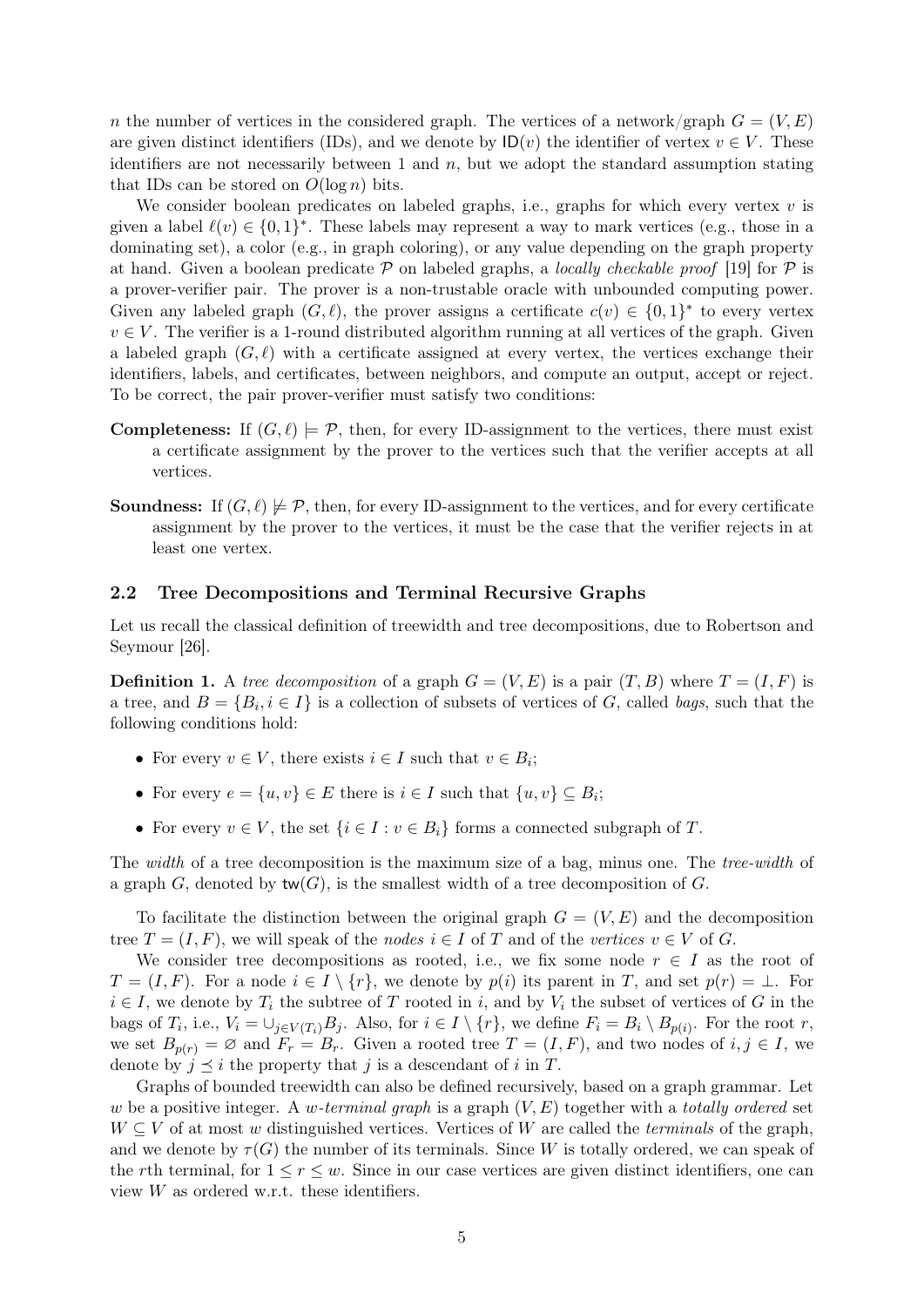The class of w-terminal recursive graphs is defined starting from w-terminal base graphs through a sequence of *composition operations.* A w-terminal base graph is a w-terminal graph of the form  $(V, W, E)$  with  $W = V$ . A composition operation f acts on one or two w-terminal graphs producing a new w-terminal graph as follows.

When f is of arity 2, graph  $G = f(G_1, G_2)$  is obtained by firstly making disjoint copies of the two graphs  $G_1$  and  $G_2$ , then "glueing" together some terminals of  $G_1$  and  $G_2$ . The glueing performed by f is represented by a matrix  $m(f)$  having  $\tau(G) \leq w$  rows and two columns, with integer values between 0 and  $\tau(G)$ . At row r of the matrix,  $m_{rc}(f)$  indicates which terminal of each  $G_c$ ,  $c \in \{1,2\}$  is identified to terminal number r of graph G. If  $m_{rc}(f) = 0$ , then no terminal of  $G_c$  is identified to terminal r of G (in particular, if  $m_{r1}(f) = m_{r2}(f) = 0$  it means that terminal  $r$  of  $G$  is a new vertex, but this situation will not occur in our constructions). Moreover, a terminal of  $G_c$  is identified to at most one terminal of  $G$ , i.e., each non-zero value in  $1, \ldots, \tau(G_c)$  appears at most once in column c of  $m(f)$ . For an illustration, see, e.g., Figure 2.

When f is of arity 1, the corresponding matrix  $m(f)$  has a unique column. Graph  $G = f(G_1)$ is obtained as before, by identifying terminal  $m_{i1}$  of  $G_1$  to terminal r of G. Note that in this case  $G$  and  $G_1$  have exactly the same vertex and edge sets, and the terminals of  $G$  form a subset of the terminals of  $G_1$ .

We point out that the number of possible different matrices and hence of different operations is bounded by a function on  $w$ .



Figure 1: Graph G and a tree decomposition.

**Proposition 1** (Theorem 40 in [6]). Graph  $H = (V, W, E)$  is  $(w + 1)$ -terminal recursive if and only if there exists a tree decomposition of  $G = (V, E)$ , of width at most w, having W as root bag. Hence the grammar of  $(w + 1)$ -terminal recursive graphs constructs exactly the graphs of treewidth at most w.

Let us sketch briefly here how a tree decomposition of  $G = (V, E)$  of width w can be transformed into a  $(w + 1)$ -expression of the same graph. To each node i of the tree decompositions, we associate three  $(w + 1)$ -terminal graphs:

- $G_i^b = (B_i, B_i, E(G[B_i]))$ , the  $(w + 1)$ -terminal base graph corresponding to graph  $G[B_i]$ induced by bag  $B_i$ ;
- $G_i = (V_i, B_i, E(G[V_i]))$ , corresponding to  $G[V_i]$ , with bag  $B_i$  as set of terminals;
- If i differs from the root,  $G_i^+ = (V_i \cup B_{p(i)}, B_{p(i)}, E(G[V_i \cup B_{p(i)}]))$  corresponding to the graph induced by  $V_i \cup B_{p(i)}$ , with  $B_{p(i)}$  as set of terminals.

Let us describe how to compute the  $(w+1)$ -expression of these graphs, by parsing bottom-up the tree decomposition (see also Figure 2 applied to the tree decomposition of Figure 1).

When *i* is a leaf,  $G_i = G_i^b$  is a  $(w+1)$ -terminal base graph. Assume now that *i* is not a leaf and let Children(i) be the children of node i in the decomposition tree. For each  $j \in Children(i)$ , we already possess an expression of the  $(w+1)$ -terminal graph  $G_j = (V_j, B_j, E(G[V_j]))$ . Observe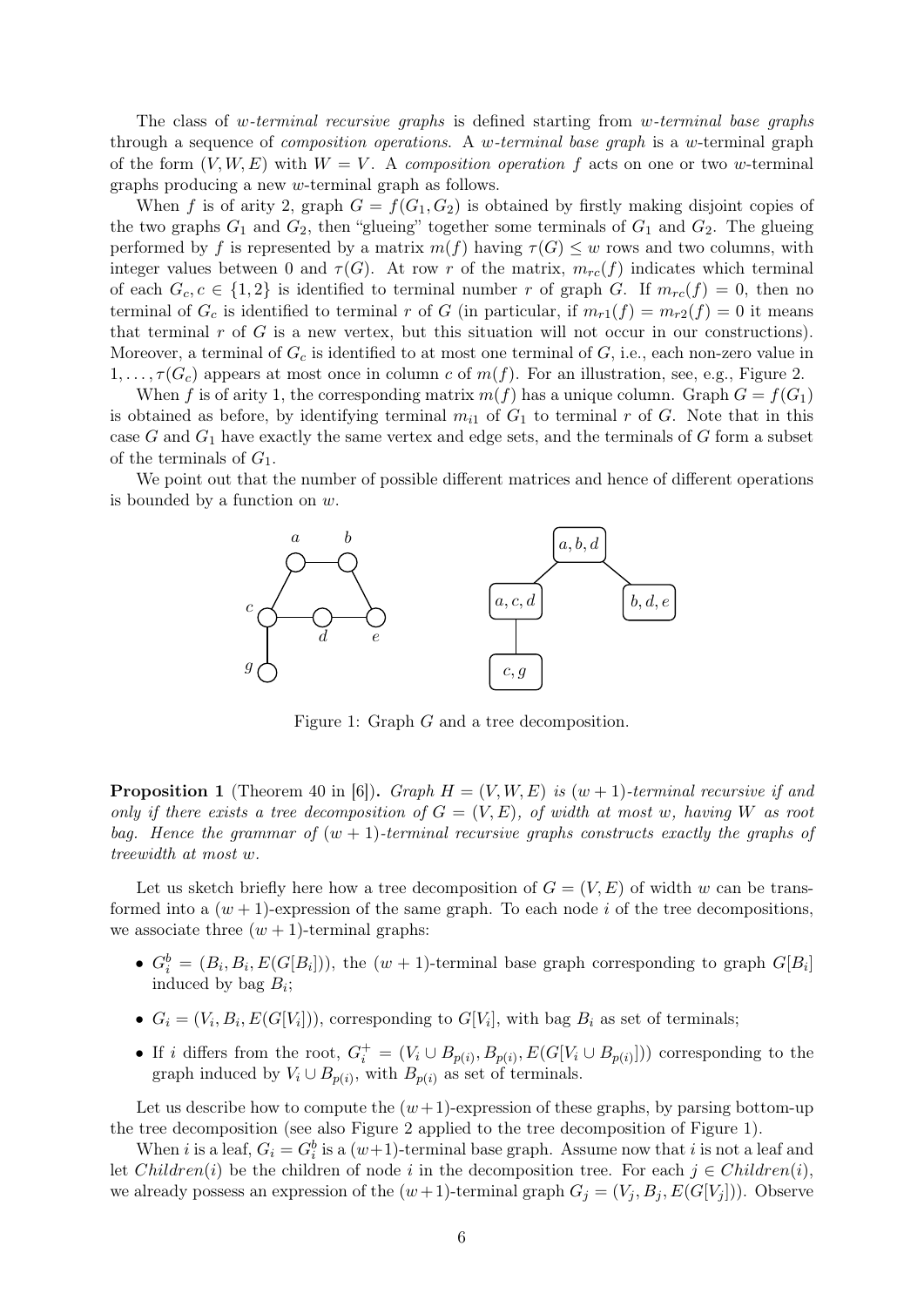

Figure 2: From a tree decomposition of width w to a  $(w + 1)$ -expression.

that  $G_j^+$  is obtained from a glueing of  $G_j$  and the base graph  $G_i^b$ , where the terminals of  $G_j$ contained in  $B_j \cap B_i$  are glued on the corresponding terminals of  $G_j^+$ , and the others become non-terminals. Eventually, if i has more than one child, then  $G_i$  is obtained by the consecutive glueing of all  $G_j^+$ ,  $j \in Children(i)$ , where the glueing is performed on  $B_i$  by the same matrix  $m(f)$  having  $m_{r1}(f) = m_{r2}(f) = r$ , for  $1 \le r \le |B_i|$ .

### 2.3 Regular Properties and MSO

We consider graph properties  $\mathcal{P}(G)$  assigning to each graph G a boolean value. We have in mind properties expressible in Monadic Second Order Logic, like "G is not 3-colourable", "G does not contain a given minor", etc. Nevertheless, technically, we do not need the definition of MSO formulae, and the interested reader may refer to [13]; we only need the fact that MSO properties are regular, in the sense defined below. By Courcelle's theorem, such properties can be decided in linear (sequential) time on graphs of bounded treewidth, if the tree decomposition (or the corresponding expression as a terminal recursive graph) is part of the input.

**Definition 2** (regular property). A graph property  $P$  is called *regular* if, for any value w, we can associate a finite set C of homomorphism classes and a homomorphism function  $h$ , assigning to each w-terminal recursive graph G a class  $h(G) \in \mathcal{C}$  such that:

- 1. If  $h(G_1) = h(G_2)$  then  $\mathcal{P}(G_1) = \mathcal{P}(G_2)$ .
- 2. For each composition operation f of arity 2 there exists a function  $\odot_f : \mathcal{C} \times \mathcal{C} \to \mathcal{C}$  such that, for any two w-terminal recursive graphs  $G_1$  and  $G_2$ ,

$$
h(f(G_1, G_2)) = \bigcirc_f(h(G_1), h(G_2))
$$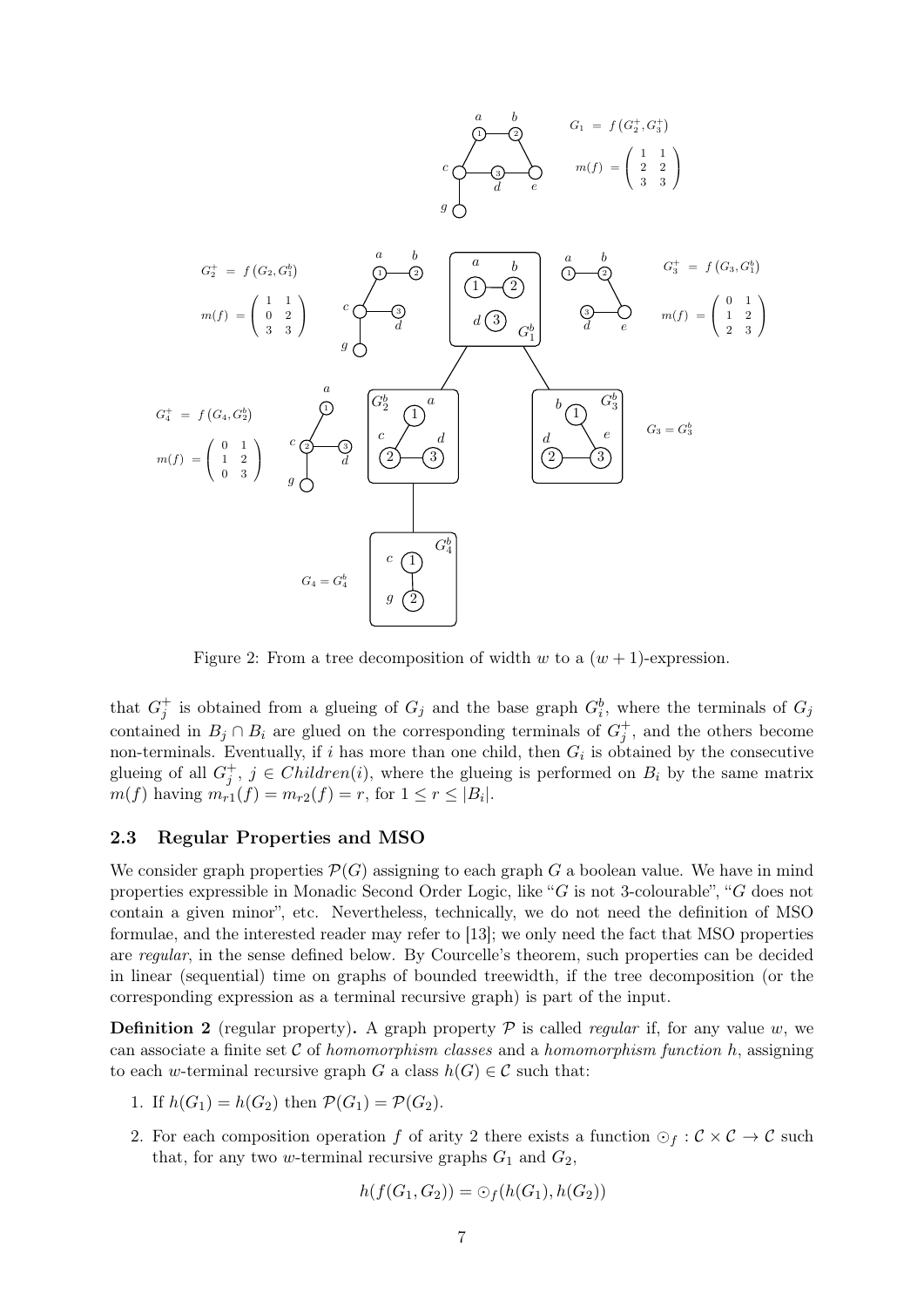and for each composition operation f of arity 1 there is a function  $\odot_f : C \to C$  such that, for any w-terminal recursive graph  $G$ ,

$$
h(f(G))=\bigcirc_f(h(G)).
$$

We illustrate this definition on the property "G is not 3-colourable". We can choose, as homomorphism  $h(G = (V, W, E))$ , the set of all three-partitions  $(W_1, W_2, W_3)$  of the set W of terminals, such that graph G has, as three colouring, the one where each colour  $i \in \{1,2,3\}$ intersects W exactly in the set  $W_i$ . Observe that graph G satisfies the property of not being 3-colourable if and only if its homomorphism class is the empty set. It is a matter of exercise to figure out how to compute the homomorphism class of a base w-terminal graph (by enumerating all its three-partitions into independent sets), and how to compute functions  $\odot_f$  updating the class of the graph after a composition operation f.

The first condition of Definition 2 separates the classes into accepting ones (i.e., classes  $c \in \mathcal{C}$ such that  $h(G) = c$  implies that  $\mathcal{P}(G)$  is true) and rejecting ones (i.e., classes  $c \in \mathcal{C}$  such that  $h(G) = c$  implies that  $\mathcal{P}(G)$  is false). In full words, the second condition states that, if we perform a composition operation on two graphs (resp. one graph), the homomorphism class of the result can be obtained from the homomorphism classes of the graphs on which these operations are applied. Therefore, if a w-terminal recursive graph is given together with its expression in this grammar, and if moreover we know how to compute the homomorphism classes of the base graphs and the composition functions  $\odot_f$  over all possible composition operations f, then the homomorphism class of the whole graph for a regular property  $P$  can be obtained by dynamic programming. We simply need to parse the expression from bottom to top and, at each node, we compute the class of the corresponding sub-expression thanks to the second condition of regularity. At the root, the property is true if and only if we are in an accepting class.

**Proposition 2** ([8, 12]). Any property  $P$  expressible by a MSO formula is regular. Moreover, given the MSO formula  $\varphi$  and parameter w, one can explicitely compute the set of classes, the homomorphism function for all w-terminal base graphs as well as the composition functions  $\odot$ of all possible composition operations f.

Altogether, this provides an effective algorithm for checking property  $\mathcal{P}(G)$  in  $O(n)$  time, by a sequential algorithm, given the w-expression (or, equivalently, the tree decomposition of width  $w - 1$ ) of the input graph, by computing bottom-up the homomorphism classes.

The notions of MSO and regular properties extend to properties on graphs and vertex subsets, i.e., we can consider properties  $\mathcal{P}(G, X)$  assigning to each graph G and vertex subset X of G a boolean value. This allows to capture properties as "X is an independent set of  $G$ ", or "X is an dominating set of G". Moreover, the whole framework can capture the problem of computing a (or, in our case, certifying that) set X is of maximum weight among those satisfying  $\mathcal{P}(G, X)$ , for graphs with polynomial weights on their vertices. This issue is postponed to Appendix B.

#### 2.4 Coherent Tree Decompositions

By a classic result of Bodlaender  $[5]$ , an optimal tree decomposition of graph  $G$  can be transformed into a decomposition whose tree is of logarithmic depth, while the size of the bags is at most multiplied by 3. We strongly rely on such decomposition, plus a connectivity property that we call *coherence*. We say that a rooted tree decomposition of a graph  $G = (V, E)$  is *coherent* if for every  $i \in I$ , the set  $F_i$  is non empty and the graph  $G[V_i \setminus B_{p(i)}]$  is connected.

We show that such a decomposition exists and provide some of its properties used in our certification protocol. Due to space restrictions, the proofs of the results of this sub-section can be found in Appendix A.1.

**Lemma 3.** Let  $k > 1$ , and let G be a connected n-vertex graph of treewidth at most k. Then, G admits a coherent tree decomposition of width at most  $3k + 2$  and depth  $\mathcal{O}(\log n)$ .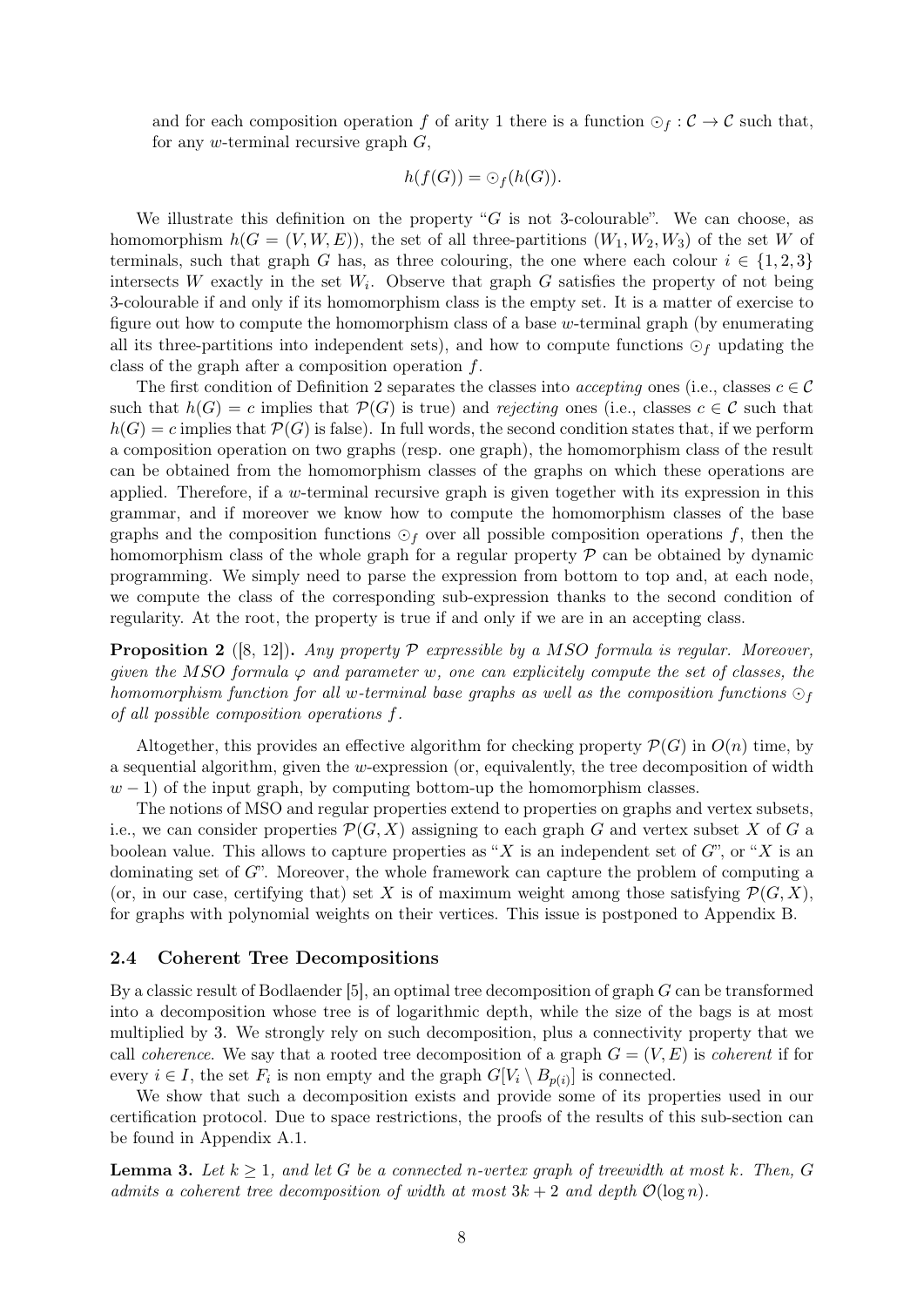In our protocol we must be able to communicate, for any node  $i$  of the decomposition, some information about  $V_i$  to a vertex in the bag corresponding to the parent node  $p(i)$ , more precisely, to some vertex of  $F_{p(i)}$ . The following lemma shows the existence a vertex  $\ell_i \in V_i \setminus B_{p(i)}$  adjacent in G to some vertex  $w \in F_{p(i)}$ .

**Lemma 4.** Let  $T = (I, F)$  be a coherent tree decomposition of  $G = (V, E)$ . Then, for every  $i \in I$  different from the root there exists a pair of vertices  $\ell_i \in V_i \setminus B_{p(i)}$  and  $w \in F_{p(i)}$  such that  $\{w, \ell_i\} \in E.$ 

Vertex  $\ell_i$  is called the exit vertex of i, and w is called the vertex of  $F_{p(i)}$  in charge of node i.

In our certification protocols, for each node i of the decomposition tree, the vertices of  $F_i$ as well as the exit vertex  $\ell_i$  will receive from the prover some information concerning graph  $G_i = G[V_i]$ . We will need to ensure that  $\ell_i$  and all vertices of  $F_i$  received the same information. For this purpose we use trees contained in  $G[V_i \setminus B_{p(i)}]$ , spanning  $\ell_i$  and  $F_i$ .

**Lemma 5.** Consider a coherent tree decomposition  $T = (I, F)$  of graph  $G = (V, E)$ , of depth  $O(\log n)$ . For each node i of the decomposition tree, there is a subtree  $S(i)$  of  $G[V_i \setminus B_{p(i)}]$ spanning  $F_i$  and the exit vertex  $\ell_i$ .

Moreover each vertex of G appears  $O(\log n)$  times in the family of trees  $\mathcal{T}(G) = \{S(i) | i \in I\}$ .

## 3 A Protocol Certifying a 3-Approximation of the Treewidth

In this section we describe a protocol certifying a 3-approximation of treewidth. More precisely, we prove the following Lemma.

**Lemma 6.** For each  $k \geq 1$  there is a distributed certification protocol that uses messages of size  $O(k^2 \log^2 n)$  and ensures, for any input graph G, that:

 $\int tw(G) \leq k$   $\Rightarrow$  there exists a certificate assignment s.t. all nodes accept;  $\mathsf{tw}(G) > 3k+2 \Rightarrow$  for every certificate assignment, at least one node rejects.

Let us describe the messages that the prover sends to each vertex of G, if  $tw(G) \leq k$ . These messages describe a coherent tree decomposition of width at mots  $3k + 2$  and of logarithmic depth, which exists by Lemma 3.

We identify node  $i$  of the decomposition tree with the number corresponding to a binary representation of the set of vertices  $B_i$  contained in its bag, so  $1 \leq i \leq n^{\mathcal{O}(k)}$ . In full words, a node is simply identified by the content of its bag, which is possible since coherent tree decompositions have pairwise disjoint bags.

Our protocol distinguishes two types of certificates, namely main messages and auxiliary *messages.* Each vertex receives one main messages and  $\mathcal{O}(\log n)$  auxiliary messages. Let us describe each one of them.

Main messages. These messages are used to encode a tree decomposition, following Definition 1. Each vertex v receives as a certificate the following messages, that we denote  $m(v)$ :

- 1. A number  $d = d(v)$ , representing the depth of the node i such that  $v \in F_i$
- 2. A list of sets  $\mathcal{B}(v) = B_d(v), B_{d-1}(v), \ldots, B_1(v)$ , representing the path of bags from node  $i = B_d(v)$  to the root node.
- 3. The list of sets  $\mathcal{F}(v) = F_d(v), F_{d-1}(v), \ldots, F_1(v)$ , representing the sets  $F_j(v) = B_j(v) \setminus F_j(v)$  $B_{j-1}(v)$ , for each  $j \in \{1, ..., d\}$ .
- 4. A list of sets  $\mathcal{E}(v) = E_d(v), \ldots, E_1(v)$ , where, for each  $j \in \{1, \ldots, d\}, E_j(v) \subseteq {B_j(v) \choose 2}$ represents the edge set of  $G[B_i(v)]$ .

Observe that the size of a main message is  $\mathcal{O}(k^2 \log^2 n)$ .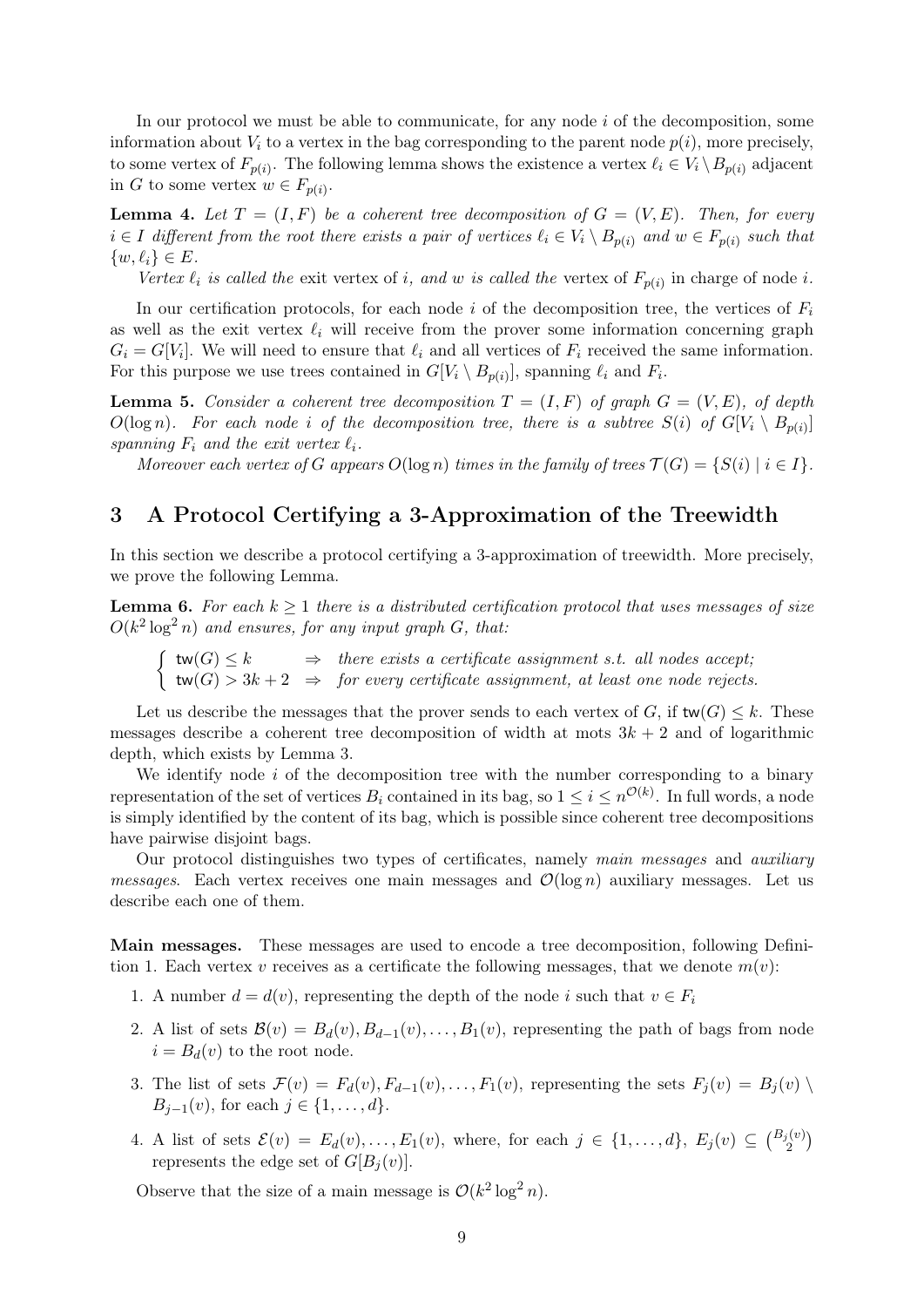Auxiliary messages. These messages allow to check the consistency of the main messages between vertices of a same set  $F_i$ , for each node i of the decomposition.

From Lemma 5, we have that for each node i there is a subtree  $S(i)$  connecting all pair of vertices of  $F_i$  and the exit vertex  $\ell_i$ . The vertices w of  $S(i)$  are called *auxiliary vertices for i*. For a vertex w, let us call  $Aux(w)$  the set of nodes i such that w is an auxiliary vertex for i. From Lemma 5, we know that for each  $w \in V$ ,  $|Aux(w)| = \mathcal{O}(\log n)$ .

Each node w receives the set  $Aux(w)$  and for each  $i \in Aux(w)$  the message  $m_{aux}(w, i)$ containing the following information where

- $d_{aux}(w, i)$  is the depth of node *i*.
- $\ell_i(w)$  is a vertex identifier of the exit vertex of  $F_i$  (cf. Lemma 4).
- $\alpha_i(w)$  is a vertex identifier of the vertex in  $F_{p(i)}$  in charge of  $B_i$  (cf. Lemma 4).
- $F_i(w)$  is a set of vertices, representing  $F_i$ .
- TreeCert $(w)$  is the certificate that receives w in the protocol used to verify that  $S(i)$  is a tree rooted at  $\ell_i$  and spanning  $F_i(w)$ . More precisely  $cert(F_i, w) = (parent(w), dist(w), sub(w)),$ where:
	- parent(w) represent the parent of w in  $S(i)$  (parent(w) =  $\perp$  if  $w = \ell_i(w)$ ),
	- dist $(w)$  represents the distance from w to  $\ell_i$  in  $S(i)$ , and
	- $sub(w)$  represents is the subset of  $F_i(v)$  that are descendants of w in  $S(i)$ .

Observe that for any given vertex w and node i, the messages  $m_{aux}(w, i)$  is of size  $O(k \log n)$ . Thanks to Lemma 5, a vertex w appears  $\mathcal{O}(\log n)$  times as auxiliary vertex of some node i. Therefore, a vertex w receives in total  $O(k \log^2 n)$  bits for auxiliary messages.

**Verification round.** Given two vertices u and v such that  $d(u) \leq d(v)$ , we say that the main message of u is a d-suffix of the main message of v if  $B_j(u) = B_j(v)$  and  $E_j(u) = E_j(v)$  for each  $j \in \{1, \ldots, d\}.$ 

Let  $d = d(v)$ . In the verification round, vertex v verifies the following conditions.

#### Consistency of the tree decomposition.

- 1. The size of each  $B \in \mathcal{B}(v)$  is at most  $3k+3$ .
- 2. The set  $F_d(v)$  contains v.
- 3. For each  $j \in \{2, \ldots, d\}$ , the set  $F_i(v)$  equals  $B_i(v) \setminus B_{i-1}(v)$ .
- 4. For each  $w \in V(G)$  and  $j_1, j_2 \in \{1, \ldots, d\}$  with  $j_1 < j_2$ , if  $w \in B_{j_1} \cap B_{j_2}$ , then  $w \in B_{i_j}$  for every  $j \in \{j_1 + 1, \ldots, j_2 - 1\}.$
- 5. For each  $j_1, j_2 \in \{1, \ldots, d\}$ , each pair of vertices  $u_1, u_2 \in B_{j_1}(v) \cap B_{j_2}(v)$  satisfies that  $\{u_1, u_2\} \in E_{j_1}(v) \iff \{u_1, u_2\} \in E_{j_2}(v).$
- 6. For each  $u \in B_d(v)$ , v checks that  $\{u, v\} \in E \iff \{u, v\} \in E_d(v)$ .
- 7. For each  $u \in N(v)$  such that  $d(u) \geq d(v)$ , v checks that  $m(v)$  is a  $d(v)$ -suffix of  $m(u)$ .
- 8. For each  $u \in N(v)$  such that  $d(u) \leq d(v)$ , v checks that  $u \in B_d(v)$ .
- 9. v checks that it is an auxiliary vertex for  $B_d(v)$  and that it has a neighbor that is also an auxiliary vertex for  $B_d(v)$ .
- 10. For each vertex  $w \in N(v) \cup \{v\}$  such that w is an auxiliary tree vertex for  $B_d(v)$ , v checks that  $d_{aux}(w, B_d(w)) = d$  and  $F_i(w) = F_d(v)$ .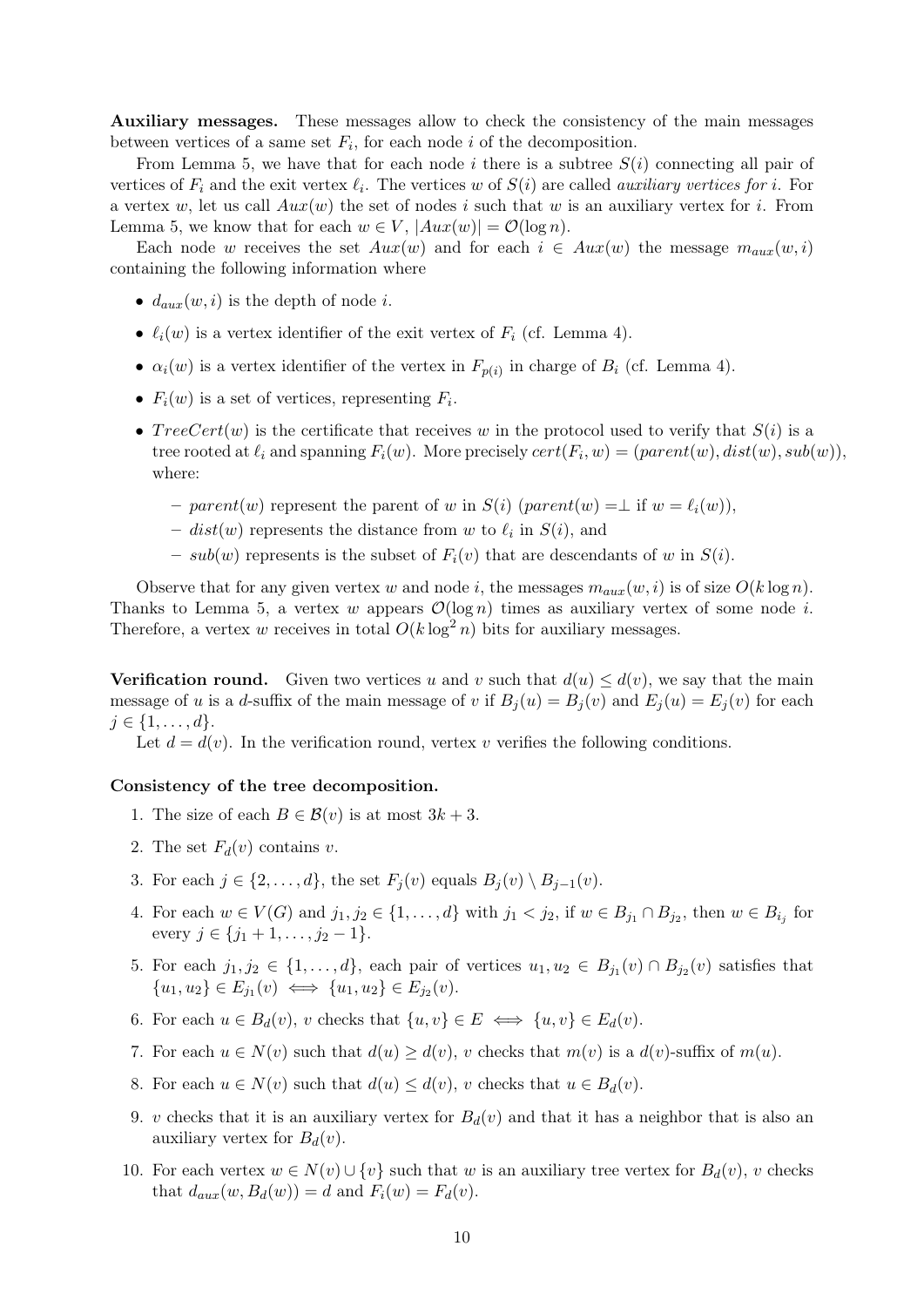Consistency of the auxiliary trees and the exit vertex. The following conditions are used to verify that the nodes marked as auxiliary vertices for node  $i$  form an auxiliary subtree  $S(i)$  rooted at  $\ell_i$  and spanning  $F_i$ . At the same time, we check that all de nodes in  $S(i)$  have the same auxiliary information, corresponding to the depth  $d_i$  of bag i, the contents of  $F_i$ , the identity of exit vertex  $\ell_i$ , and the identity of the node of  $F_{p(i)}$  responsable of i, and the same  $d_i$ -suffix of the main messages.

For each  $i \in Aux(v)$ , vertex v checks te following conditions

11. For each vertex  $w \in N(v)$  such that w is an auxiliary tree vertex for i, v checks that

$$
(d_{aux}(w,i), \ell_i(w), \alpha_i(w), F_i(w)) = (d_{aux}(v,i), \ell_i(v), \alpha_i(v), F_i(v))
$$

12.  $d_{aux}(v, i) \leq d(v)$ .

- 13. Uses  $TreeCert(F_i(v), v)$  to verify that there is an auxiliary tree  $S(i)$  rooted in  $\ell_i(v)$  and spanning  $F_i(v)$ . More precisely, v checks the following conditions:
	- (a) If  $v \neq \ell_i(v)$  then v has a neighbor with the label parent(w) which is also an auxiliary vertex for i;
	- (b) If  $v \neq \ell_i(v)$ , then  $dist(parent(v)) = dist(v) 1;$
	- (c) If  $v = \ell_i$  then  $dist(v) = 0$ ,  $sub(v) = F_i(v)$ , v is adjacent to  $\alpha_i(v)$  and  $d(\alpha_i(v)) =$  $d_{aux}(v, i) - 1.$
	- (d) Set  $sub(v)$  is the union of all sets  $sub(w)$  over the children w of v in  $S(i)$  (i.e., for all w such that  $parent(w) = v$ , plus vertex v itself if  $v \in F_i$ .

Soundness and completeness. We now analyze the correctness of the protocol. The completeness follows directly by Lemmas 3, 4 and 5. In the following, we prove the soundness.

Soundness: Let us assume that all vertices accept a given certificate in the verification round. We now show that necessarily  $tw(G) \leq 3k + 2$ . For each node  $v \in V$ , let us call  $B(v)$  and  $F(v)$ the set  $F_{d(v)}(v)$  and  $B_{d(v)}(v)$ , respectively. We say that a vertex v is in depth d if  $d(v) = d$ . The proof of the soundness is a consequence of the following claims.

**Claim 1:** For each  $i \in Aux(v)$ , there is a tree  $S(i)$  rooted in  $\ell_i(v)$  spanning  $F_i(v)$ . Moreover, all the vertices in  $S(i)$  are in a depth greater or equal than  $d_{aux}(v, i)$ , and their main messages have the same  $d_{aux}(v, i)$ -suffix.

*Proof of Claim 1.* First, observe that by the verification of condition 13 (a)-(c), we have that  $S(i)$  is defined by the set of all auxiliary vertices for i and the edges  $\{w, parent(w)\}$ . Since  $S(i)$  is connected, by conditions 10 and 11, all auxiliary vertices for node i agree in the same  $F_i = F_i(v)$ and in the depth of i given by  $d_{aux} = d_{aux}(v, i)$ . By condition 13 (c)-(d), all vertices in  $F_i$  exist and are auxiliary vertices for node  $i$ . Finally, by condition 12 all nodes are in a depth greater or equal than  $d_{aux}$  and by condition 7, the main messages of all vertices in  $S(i)$  have the same  $\Box$  $d_{aux}$ -suffix.

**Claim 2:** For every vertex v, all nodes in  $F(v)$  receive the same main messages as v.

*Proof of Claim 2.* Let u be a vertex in  $F(v)$ . If u and v are adjacent the claim is true by condition 7. Suppose then that  $u \notin N(v)$ . Since v verifies condition 9, there is a set of auxiliary vertices for node  $i = B(v)$ . By Claim 1,  $m(v)$  is a  $d(v)$ -suffix of  $m(w)$ , for every auxiliary vertex w for node *i*. Since all vertices in  $F(v)$  are auxiliary vertices for *i*, we deduce that *u* has the same main messages than  $v$ .  $\Box$ 

**Claim 3:** For every pair of vertices  $u, v \in V$  either  $F(v) = F(u)$  or  $F(v) \cap F(u) = \emptyset$ .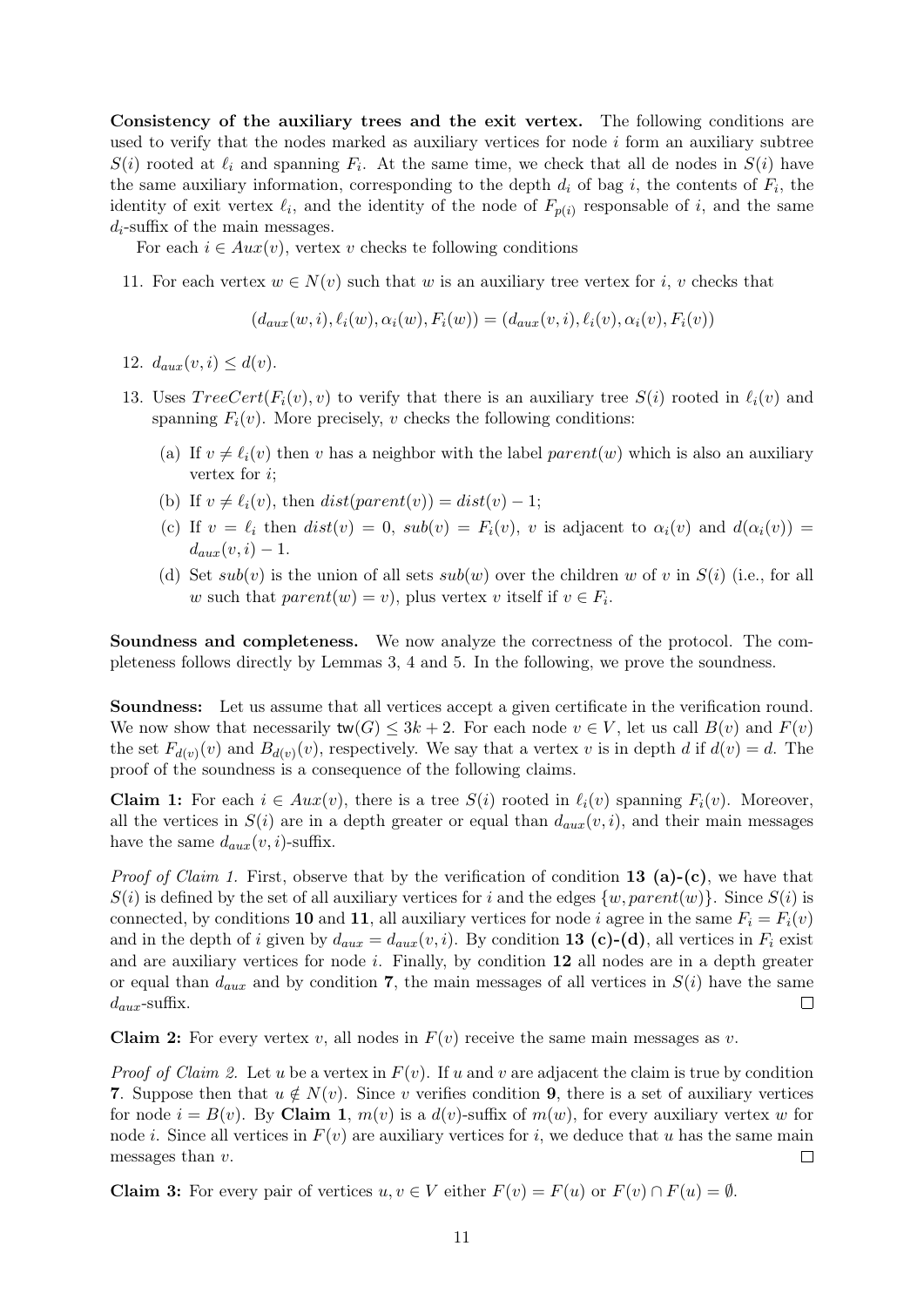*Proof of Claim 3.* This is a direct corollary of **Claim 2**. Indeed, let us suppose that there exist a pair  $u, v \in V$  such that  $F(v) \neq F(u)$  but  $F(v) \cap F(u) \neq \emptyset$ . Then, without loss of generality, there is a node  $w \in F(v) \cap F(u)$  such that  $F(w) \neq F(v)$ , which contradicts **Claim 2**.  $\Box$ 

**Claim 4:** For every vertex v such that  $d(v) > 1$ , there exist a node u such that  $m(u)$  is a  $(d(v) - 1)$ -suffix of  $m(v)$ .

*Proof of Claim 4.* Let  $d = d(v)$ . Claim 1 implies that the exit vertex  $\ell_i$  for  $i = B_d(v)$  exists and is the root of  $S(i)$ , which is in a depth greater or equal than  $d_{aux} = d$ . Condition 13 (c) implies that  $\ell_i$  is adjacent to a node  $\alpha_i$  of depth  $d - 1$ . Then, by condition 7,  $m(\alpha_i)$  is a  $d - 1$ -suffix of  $m(\ell_i)$ . Since  $m(v)$  is a d-suffix of  $m(\ell_i)$ , we deduce that  $m(\alpha_i)$  is a  $d - 1$ -suffix of  $m(v)$ .  $\Box$ 

**Claim 5:** For every  $u, v \in V$ , the sets  $F(u) \neq F(v)$  if and only if  $B(u) \neq B(v)$ .

*Proof of Claim 5.* First, observe that if  $F(u) = F(v)$ , then by condition 2 and Claim 2,  $B(v) =$  $B(u)$ . For the reciprocal, let us suppose by contradiction that there exist  $u, v \in V$  such that  $F(u) \neq F(v)$  and  $B(u) = B(v)$ . Let us call  $d_1 = d(u)$  and  $d_2 = d(v)$ . Since  $F(u) \neq F(v)$ , necessarily  $B_{d_1-1}(u) \neq B_{d_2-1}(v)$ . Let us assume, without loss of generality, that there exists a vertex  $w \in F(v) \setminus F(u)$ . Since w belongs to  $F(v)$ , we have that  $F(w) = F(v)$  by Claim 2, and w does not belong to  $B_{d_1-1}(v)$ . Since  $w \notin F(u)$  we have that w belongs to  $B_{d_2-1}(u)$ . Let us call d<sub>3</sub> the maximum in  $\{1, \ldots, d_1 - 1\}$  such that  $B_{d_3}(u)$  belongs to  $\mathcal{B}(v)$ . Observe that  $d_3$  exists, because applying condition 7 on all the vertices in G we deduce that  $B_1(u) = B_1(v)$ . If  $B_{d_3}(u)$ contains w, then v fails to verify condition 4. If  $B_{d_3}(u)$  does not contain vertex w, there exists a  $d_4 \in \{d_1, \ldots, d_3 - 1\}$  such that  $w \in F_{d_4}(u) = B_{d_4}(u) \setminus B_{d_4-1}(u)$ . Then, **Claim 4** applied to the vertices in the sequence  $F_{d_1}(u)$ ,  $F_{d_1-1}(u)$ , ...,  $F_{d_4}(u)$  implies that there is a node w' such that  $F(w') = F_{d_4}(u)$ . Then, by **Claim 2**,  $F(w) = F_{d_4}(u)$ . We deduce that  $B(v) = B_{d_4}(u)$ , which is a contradiction with the choice of  $d_3$ .  $\Box$ 

Let us define I as the set of indexes  $i \in [n^{\mathcal{O}(k)}]$  for which there is a  $v \in V(G)$  such that i is the binary representation of  $B(v)$ . By Claim 2, 3 and 5, we have a partition  $\{F_i\}_{i\in I}$  of  $V(G)$ , such that, for each  $i \in I$ , all nodes in  $F_i$  receive the same main messages. In particular, for every vertex v in  $F_i$ , we have that i is the binary representation of  $B(v)$ . For each  $v \in F_i$ , we define  $p(i)$  as the binary representation of  $B_{d(v)-1}(v)$   $(p(i) = \perp$  if  $v \in B_1(v)$ ). From **Claim 4** we know that the binary representation of  $B_{d(v)-1}(v)$  is also in I. In other words, the nodes in  $F_{d(v)-1}(v)$ have certificates that are consistent with the certificate of v. In particular, all vertices of G agree on the contents of the root node, that we call  $B_1$ . We then define the pair  $(T, {B_i}_{i\in I})$ , where T is defined by the tree with vertex set I and edge set  $\{i, p(i)\}\$ , for each  $i \in I$  different than the root.

**Claim 6:** The pair  $(T, {B_i}_{i\in I})$  forms a tree decomposition of G of width  $3k + 2$ .

Proof of Claim 6. According to Definition 1 we have to check that the following three properties are satisfied:

- For every  $v \in V$ , there exists  $i \in I$  such that  $v \in B_i$ ;
- For every  $e = \{u, v\} \in E$  there is  $i \in I$  such that  $\{u, v\} \subseteq B_i$ ;
- For every  $v \in V$ , the set  $\{i \in I : v \in B_i\}$  forms a connected subgraph of T.

The first two properties are directly verified as every vertex is given one bag that contains it in the main message. The second property is verified by condition 8. Finally, for the third condition, let us suppose that there exists a vertex  $v \in V$  such that  $I_v = \{i \in I : v \in B_i\}$  is not connected. Let  $C_1$  and  $C_2$  be two different components of  $I_v$ , and let  $i_1$  and  $i_2$  be, respectively, the nodes in  $C_1$  and  $C_2$  of minimum depth. Observe that  $F_{i_1} \neq F_{i_2}$  and by condition 3, v must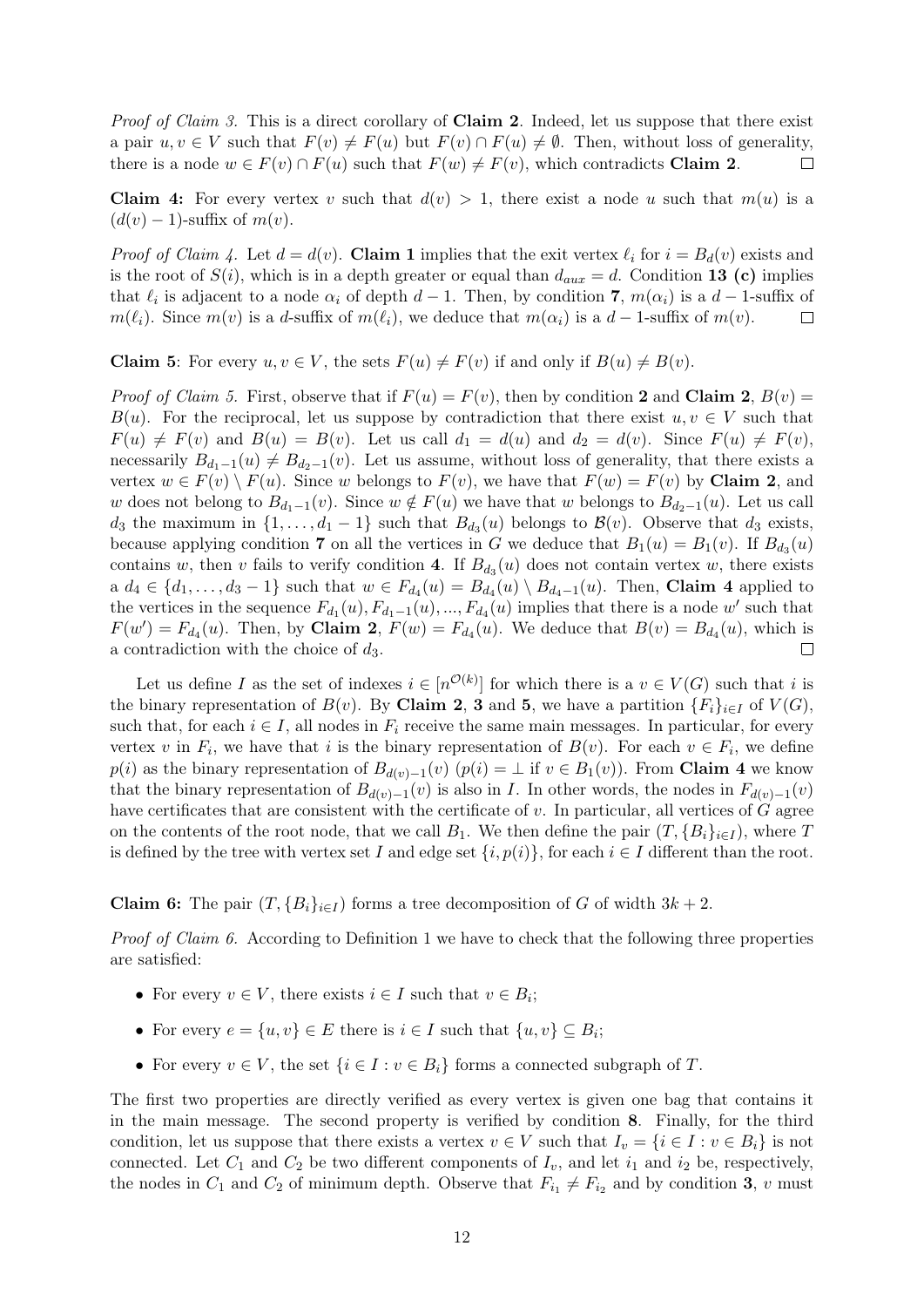be contained in  $F_{i_1} \cap F_{i_2}$ , which contradicts **Claim 2**. We deduce that for every  $v \in V$ , the set  ${i \in I : v \in B_i}$  forms a connected subgraph of T. We conclude that  $(T, {B_i}_{i\in I})$  forms a tree decomposition of G. Finally, the width of the decomposition is verified by condition 1.  $\Box$ 

We finish this section showing one more property of our verification algorithm, that is not required for the certification of the 3-approximation of the treewidth, but will be useful in the next section.

Claim 7: For every  $v \in V$  and every  $j \in \{1, \ldots, d(v)\}\)$ , the set  $E_i(v)$  corresponds to the edges of graph induced by  $B_i(v)$ .

*Proof of Claim 7.* We prove this claim by induction on  $d(v)$ . Suppose first that  $d(v) = 1$ . Since  $F_1 = B_1$ , we have that  $F(u) = F(v)$  for every other vertex u in  $B_1$ . By Claim 2 we obtain that v and u agree on the same set  $E_1$ . Then, by condition 5 on all the vertices in  $B_1$ , we deduce that  $E_1 = E[G_1]$ . Now suppose that the claim is true for every vertex of depth smaller than  $d > 1$  and suppose that  $d(v) = d$ . By the induction hypothesis, for every  $j \in \{1, \ldots, d-1\}$ the set  $E_i(v)$  corresponds to the set of edges of  $G[B_i(v)]$ . Then, it remains to prove that  $E_d(v)$ corresponds to the set of edges of  $G[B_d(v)]$ . Let  $w_1, w_2$  be an arbitrary pair of vertices in  $B(v)$ , and call  $d_1$  and  $d_2$  the depth of  $w_1$  and  $w_2$ , respectively. Without loss of generality assume that  $d_1 \leq d_2$ . By Claim 4 applied to all vertices in the path of nodes between  $B_d(v)$  and  $B_{d_2}(w_2)$ , we have that  $E_{d_2}(w_2) = E_{d_2}(v)$ . By condition 6, we have that  $w_1, w_2$  are adjacent if and only if  $\{w_1, w_2\}$  belongs to  $E_{d_2}(w_2)$ . Suppose that  $d_2 = d$ . By Claim 2, we know that all nodes in  $F(v)$ have the same main messages, in particular, they agree in the set  $E_d(v)$ . Then  $E_{d_2}(v) = E_d(v)$ . If  $d_2 < d$ , we have by condition 5, that  $w_1, w_2 \in E_{d_2}(v)$  if and only if  $\{w_1, w_2\}$  belongs to  $E_d(v)$ . In both cases we deduce that  $\{w_1, w_2\} \in E$  if and only if  $\{w_1, w_2\} \in E_d(v)$ .  $\Box$ 

## 4 Certifying regular properties

In this section, we prove our main result, Theorem 1.

**Theorem 2.** For every  $k \geq 1$  and any regular graph property  $\mathcal{P}(G)$ , there exists a distributed certification protocol certifying that  $tw(G) \leq k$  and  $\mathcal{P}(G)$  is true, using certificates on  $O(\log^2 n)$ bits in n-node networks.

For simplicity, we integrate the condition  $tw(G) \leq k$  to property P, by setting  $\mathcal{P}(G)$  =  $(\mathsf{tw}(G) \leq k) \wedge \mathcal{P}(G)$ . The new property is regular because property  $\mathsf{tw}(G) \leq k$  is regular (see, e.g., [24] for a discussion), and a conjunction of regular properties is regular by [8]. Basically, we enrich the protocol of Section 3 as follows. Either the protocol rejects because  $tw(G) > k$ , or it constructs and certifies a tree decomposition at most  $3k + 2$ . In the latter case, we also certify property P using the tree decomposition of width  $3k+2$  and the homomorphism classes C of the property on  $(3k + 3)$ -terminal graphs.

Fix the tree decomposition of width  $3k + 2$ . As in the sketch of proof of Proposition 1, for each node i of the decomposition tree,  $G_i$  denotes the  $(3k + 3)$ -terminal graph corresponding to  $G[V_i]$ , with set of terminals  $B_i$ . Also, for each  $w \in F_i$ , let  $Children(w)$  denote the set of children j of i such that w is in charge of node j (see Lemma 4 applied to j). In particular, the sets Children(w) for  $w \in F_i$  form a partition of the children nodes of i in the decomposition tree. Denote by  $G_i[w]$  the  $(3k+3)$ -terminal graph obtained from  $G[B_i \cup \bigcup_{j \in Children(w)} V_j]$  by choosing  $B_i$  as set of terminals. Note that if  $Children(w)$  is empty, then  $G_i[w]$  is simply the  $3k + 3$ -terminal base graph  $G_i^b$  corresponding to  $G[B_i]$ , as illustrated in Figure 3.

The prover appends two new informations to the previous main messages of each vertex  $v \in F_i$ : the homomorphism class of  $G_i$  as well as the homomorphism class of  $G_i[v]$ . Moreover the homomorphism class of  $G_i$  is also added to the auxiliary message  $m_{aux}(w, i)$  for every vertex w of the auxiliary tree  $S(i)$ . Note that this only ads a constant size to the previous main messages,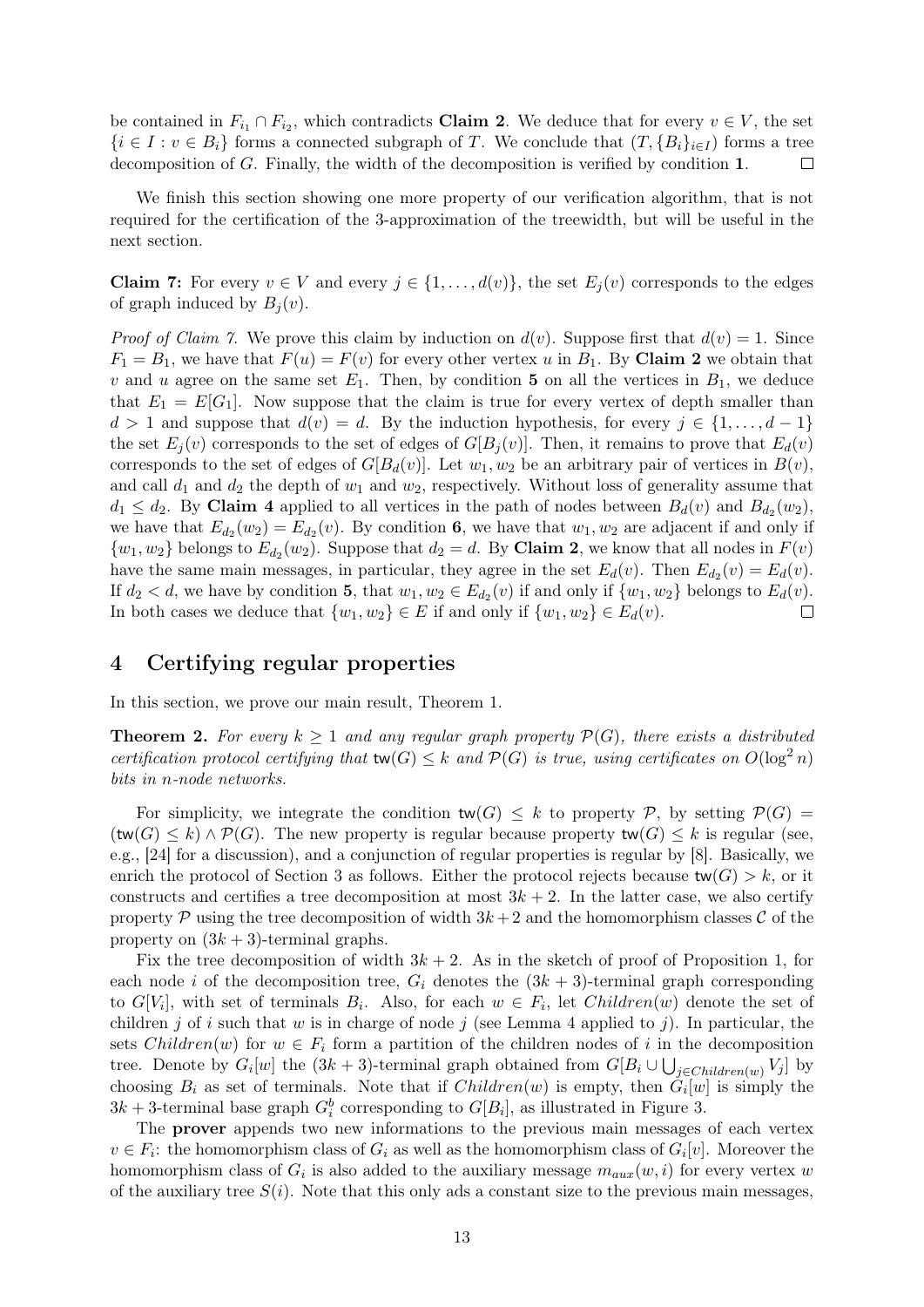

Figure 3: Graphs  $G_i$  and  $G_i[w]$ .

since property  $P$  has a constant number of homomorphism classes. Auxiliary messages are increased by  $O(\log n)$  bits, since each vertex w is in  $O(\log n)$  auxiliary trees  $S(i)$  by Lemma 5. Nevertheless, the constants here depend on k and on property  $\mathcal{P}$ .

We now update the **verification round** to exploit these new messages and check the property. As before, we use the auxiliary tree  $S(i)$  to ensure that  $\ell_i$ , and all vertices  $v \in F_i$ , have received from the prover the same isomorphism class for  $G_i$ .

It remains to check the consistency of the homomorphism classes for property  $P$  in the respective subgraphs.

Consistency of the homomorphism class of  $G_i[v]$ . Firstly, each vertex  $v \in F_i$  in charge of some nodes must certify the homomorphism class of  $G_i[v]$ , in the sense that it compares the message received from the prover with the homomorphism class that he constructs from the nodes  $j \in Children(v)$ . Vertex v receives, for each  $j \in Children[v]$ , a message from  $\ell_j$  with the homomorphism class of  $P$  restricted to the  $(3k + 3)$ -terminal graph  $G_j$ . Using Definition 2, it constructs the homomorphism class on  $G_j^+$ . Recall that  $G_j^+ = f(G_j, G_i^b)$ , i.e.,  $G_j^+$  is obtained by glueing  $G_j$  and the base graphs  $G_i^b$  induced by  $B_i$ , the glueing being performed by identifying the terminals of  $B_j \setminus B_i$  in  $G_j$  to the corresponding vertices of  $B_i$ . Vertex v knows both sets  $B_i$  (which is in its initial message) and  $B_j$  (received from  $\ell_j$ ), so it has full knowledge of matrix  $m(f)$  of the composition operation f. (There is a hidden technicality here. Node  $\ell_i$  sends its main message to v in the unique communication round, and this message contains all bags  $\mathcal{B}(\ell_i)$ , in particular bag  $B_j$ . Node v can retrieve this bag, since its order in the list  $\mathcal{B}(\ell_j)$ , starting from the end of the list, is exactly the depth  $i(v)$  of node i, plus one.) Then the homomorphism class of  $h(G_j^+)$ is obtained as  $\odot_f(h(G_j), h(G_i^b))$  (see Figure 3, Proposition 1 and its sketch of proof). Again v knows graph  $G[B_i]$  hence it can compute its homomorphism class  $h(G_i^b)$ . It also knows  $h(G_j^+)$ from  $\ell_j$ , altogether v is able to compute the homomorphism class  $h(G_j^+)$ . Eventually, since  $G[v]$ is obtained by glueing on  $B_i$  all graphs  $G_j^+, j \in Children(v)$ , v computes the homomorphism class of  $G_i[v]$ . If this class is not the same as the one received from the prover, vertex v rejects.

Consistency of the homomorphism class of  $G_i$ . Every vertex  $v \in F_i$  checks the consistency between the message received from the prover as class of  $P$  on  $G_i$ , and the one it constructs from the glueing of all classes of  $G_i[w]$  (that vertex w has received from the prover), for all  $w \in F_i$ , on  $B_i$ . Indeed,  $G_i$  is equal to the glueing, on  $B_i$ , of all graphs  $G_i[w]$  with  $w \in F_i$ . Again, in case of inconsistency, vertex  $v$  it rejects.

Yes-instance. Every vertex belonging to  $F_r$  (the root node of the decomposition tree) accepts if the class of property  $P$  on  $G_r$  is an accepting one, otherwise it rejects.

Due to space restrictions, the soundness and completeness of the protocol are detailed in Appendix A.2. In a nutshell, the completeness is quite straightforward by construction of the messages. For the soundness, assume that all vertices accept. We proceed by induction on nodes  $i$  on the decomposition tree, from the leaves to the root, and show that the messages received by each  $v \in F_i$  from the prover as homomorphism classes for  $G_i[v]$  and  $G_i$  are correct. Eventually,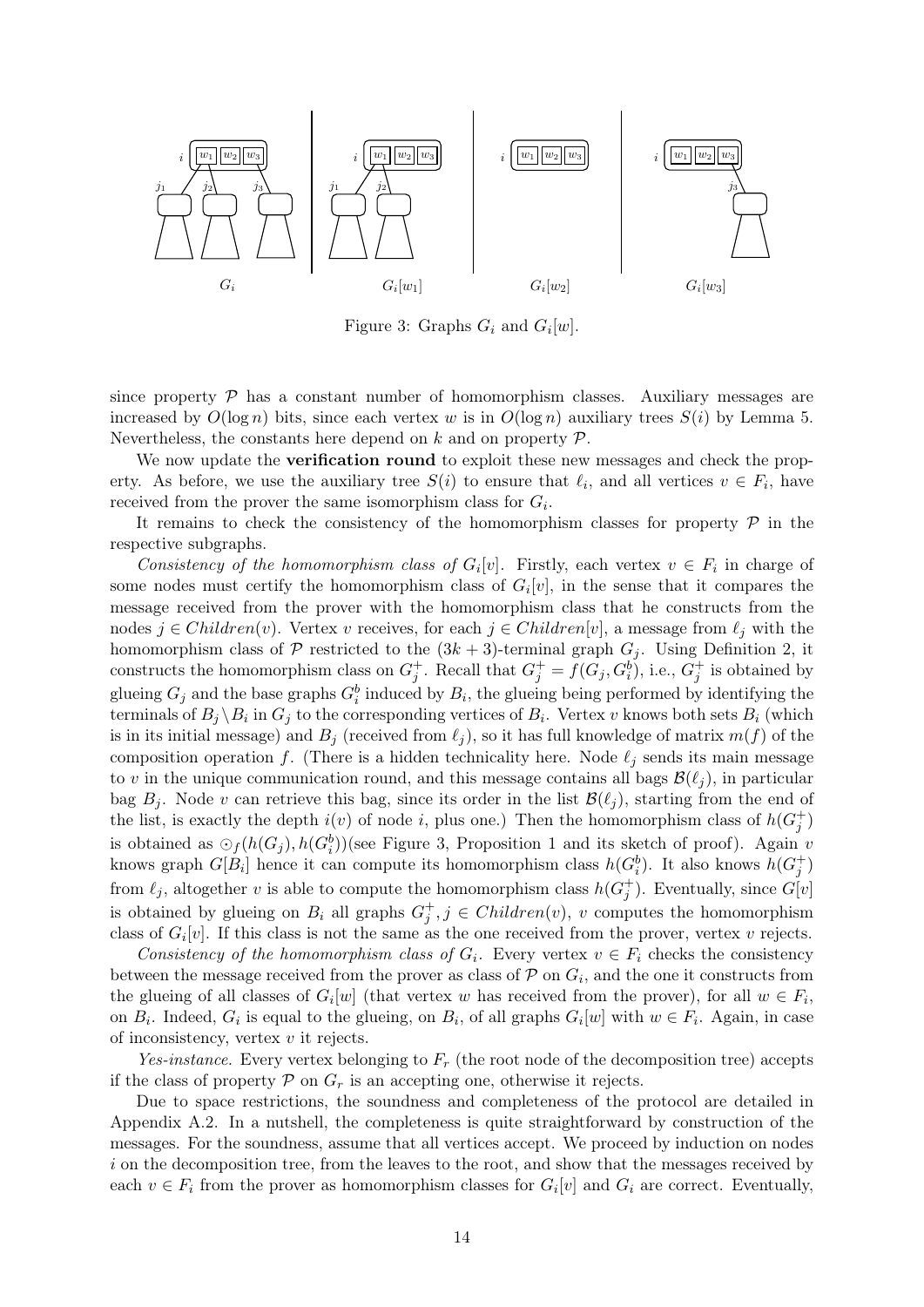since vertices of the root node accept, we conclude the homomorphism class of  $P$  on the whole graph is an accepting one, so  $\mathcal{P}(G)$  is true.

## 5 Conclusion

To sum up, we proved that for every  $k \geq 1$  and every MSO property on graphs, there exists a distributed protocol certifying that the input graph is of treewidth at most  $k$  and satisfies the required property, using certificates on  $O(\log^2 n)$  bits. The result extends to optimisation problems, where we certify that a given vertex subset is of optimal weight (e.g., of maximum or of minimum size) for some MSO property, and the treewidth of the input graph is at most  $k$ .

The first natural question is whether we can reduce the size of certificate to  $O(\log n)$  instead of  $O(\log^2 n)$ . We believe that such an improvement requires considerably different techniques, even for certifying that the treewidth of the input graph is at most  $k$ .

Another further research direction concerns certification versions for other algorithmic "metatheorems". For example, given a graph property expressible by a first-order boolean formula, is there a distributed protocol certifying that the input graph is planar and satisfies the property, using certificates of logarithmic size?

Acknowledgment. The authors are thankful to Eric Remila for fruitful discussions on certification schemes related to the one considered in this paper.

### References

- [1] Yehuda Afek, Shay Kutten, and Moti Yung. The local detection paradigm and its application to self-stabilization. Theor. Comput. Sci., 186(1-2):199–229, 1997.
- [2] Baruch Awerbuch, Boaz Patt-Shamir, and George Varghese. Self-stabilization by local checking and correction. In 32nd Symposium on Foundations of Computer Science (FOCS), pages 268–277, 1991.
- [3] Alkida Balliu, Gianlorenzo D'Angelo, Pierre Fraigniaud, and Dennis Olivetti. What can be verified locally? J. Comput. Syst. Sci., 97:106–120, 2018.
- [4] Aviv Bick, Gillat Kol, and Rotem Oshman. Distributed zero-knowledge proofs over networks. In ACM-SIAM Symposium on Discrete Algorithms (SODA), 2022.
- [5] Hans L. Bodlaender. NC-algorithms for graphs with small treewidth. In 14th International Workshop on Graph-Theoretic Concepts in Computer Science (WG), volume 344 of LNCS, pages 1–10. Springer, 1988.
- [6] Hans L. Bodlaender. A partial k-arboretum of graphs with bounded treewidth. Theoretical Computer Science, 209(1-2):1–45, 1998.
- [7] Édouard Bonnet, Eun Jung Kim, Stéphan Thomassé, and Rémi Watrigant. Twin-width I: tractable FO model checking. In 61st IEEE Annual Symposium on Foundations of Computer Science, FOCS 2020, Durham, NC, USA, November 16-19, 2020, pages 601–612. IEEE, 2020.
- [8] Richard B. Borie, R. Gary Parker, and Craig A. Tovey. Automatic generation of lineartime algorithms from predicate calculus descriptions of problems on recursively constructed graph families.  $Algorithmica$ ,  $7(5&6):555-581$ , 1992.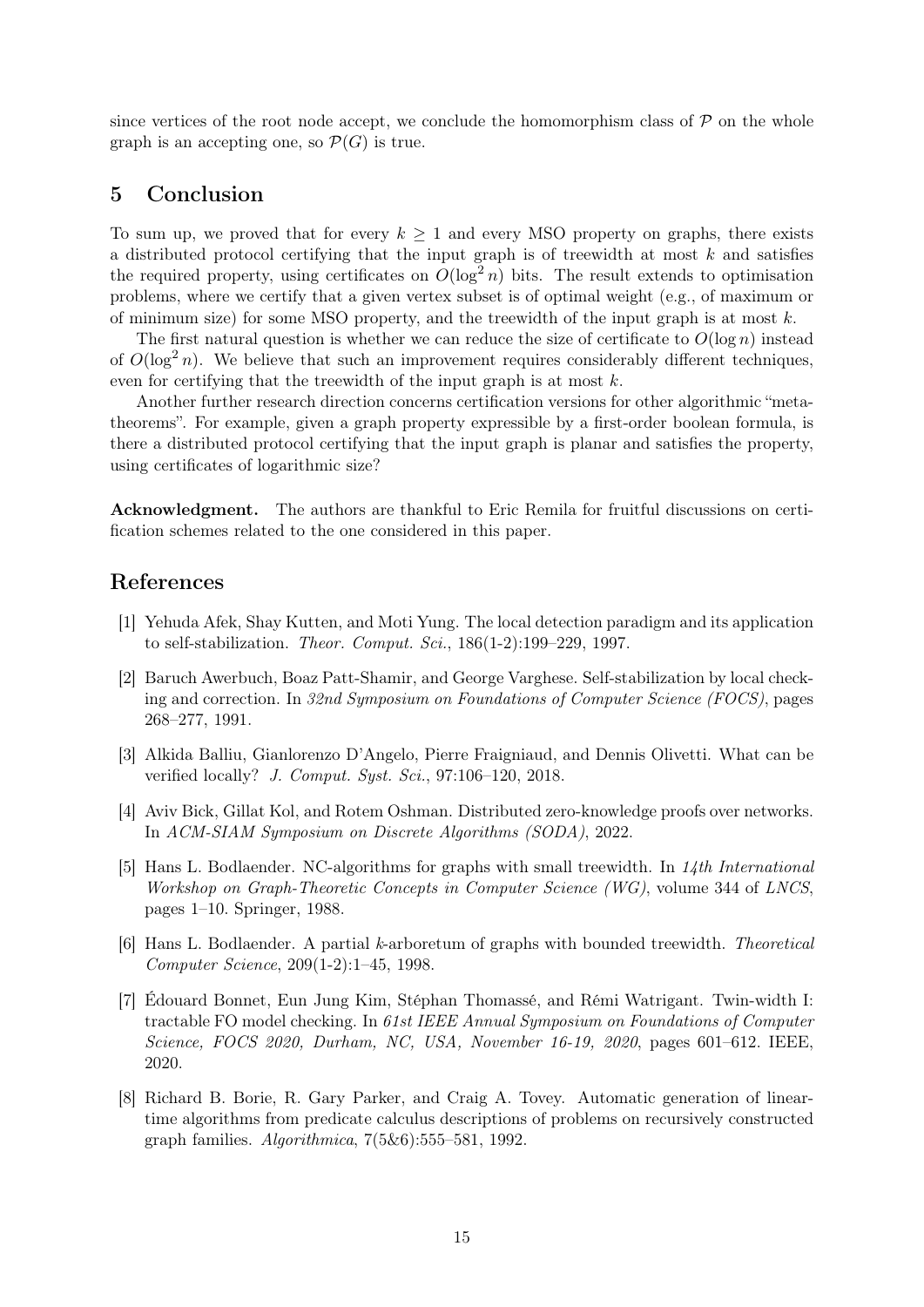- [9] Nicolas Bousquet, Laurent Feuilloley, and Théo Pierron. Brief announcement: Local certification of graph decompositions and applications to minor-free classes. In 35th International Symposium on Distributed Computing (DISC), volume 209 of LIPIcs, pages 49:1–49:4. Schloss Dagstuhl - Leibniz-Zentrum für Informatik, 2021.
- [10] Nicolas Bousquet, Laurent Feuilloley, and Théo Pierron. Local certification of MSO properties for bounded treedepth graphs. arXiv 2110.01936, 2021.
- [11] Keren Censor-Hillel, Ami Paz, and Mor Perry. Approximate proof-labeling schemes. Theor. Comput. Sci., 811:112–124, 2020.
- [12] Bruno Courcelle. The monadic second-order logic of graphs. I. Recognizable sets of finite graphs. Inf. Comput., 85(1):12–75, 1990.
- [13] Bruno Courcelle and Joost Engelfriet. Graph Structure and Monadic Second-Order Logic. Cambridge University Press, 2012.
- [14] Yuval Emek and Yuval Gil. Twenty-two new approximate proof labeling schemes. In 34th International Symposium on Distributed Computing (DISC), volume 179 of LIPIcs, pages 20:1–20:14. Schloss Dagstuhl - Leibniz-Zentrum für Informatik, 2020.
- [15] Laurent Feuilloley, Pierre Fraigniaud, and Juho Hirvonen. A hierarchy of local decision. Theor. Comput. Sci., 856:51–67, 2021.
- [16] Fedor V. Fomin, Ioan Todinca, and Yngve Villanger. Large induced subgraphs via triangulations and CMSO. SIAM J. Comput., 44(1):54–87, 2015.
- [17] Pierre Fraigniaud, Amos Korman, and David Peleg. Towards a complexity theory for local distributed computing. J. ACM, 60(5):35:1–35:26, 2013.
- [18] Pierre Fraigniaud, Boaz Patt-Shamir, and Mor Perry. Randomized proof-labeling schemes. Distributed Comput., 32(3):217–234, 2019.
- [19] Mika Göös and Jukka Suomela. Locally checkable proofs in distributed computing. Theory  $Comput., 12(1):1-33, 2016.$
- [20] Martin Grohe, Stephan Kreutzer, and Sebastian Siebertz. Deciding first-order properties of nowhere dense graphs. J. ACM, 64(3):17:1–17:32, 2017.
- [21] Gene Itkis and Leonid A. Levin. Fast and lean self-stabilizing asynchronous protocols. In 35th Annual Symposium on Foundations of Computer Science (FOCS), pages 226–239, 1994.
- [22] Gillat Kol, Rotem Oshman, and Raghuvansh R. Saxena. Interactive distributed proofs. In ACM Symposium on Principles of Distributed Computing (PODC), pages 255–264, 2018.
- [23] Amos Korman, Shay Kutten, and David Peleg. Proof labeling schemes. Distributed Comput., 22(4):215–233, 2010.
- [24] Mathieu Liedloff, Pedro Montealegre, and Ioan Todinca. Beyond classes of graphs with "few" minimal separators: FPT results through potential maximal cliques. Algorithmica, 81(3):986–1005, 2019.
- [25] Moni Naor, Merav Parter, and Eylon Yogev. The power of distributed verifiers in interactive proofs. In ACM-SIAM Symposium on Discrete Algorithms (SODA), pages 1096–115, 2020.
- [26] Neil Robertson and Paul D. Seymour. Graph minors. III. Planar tree-width. J. Comb. Theory, Ser. B, 36(1):49–64, 1984.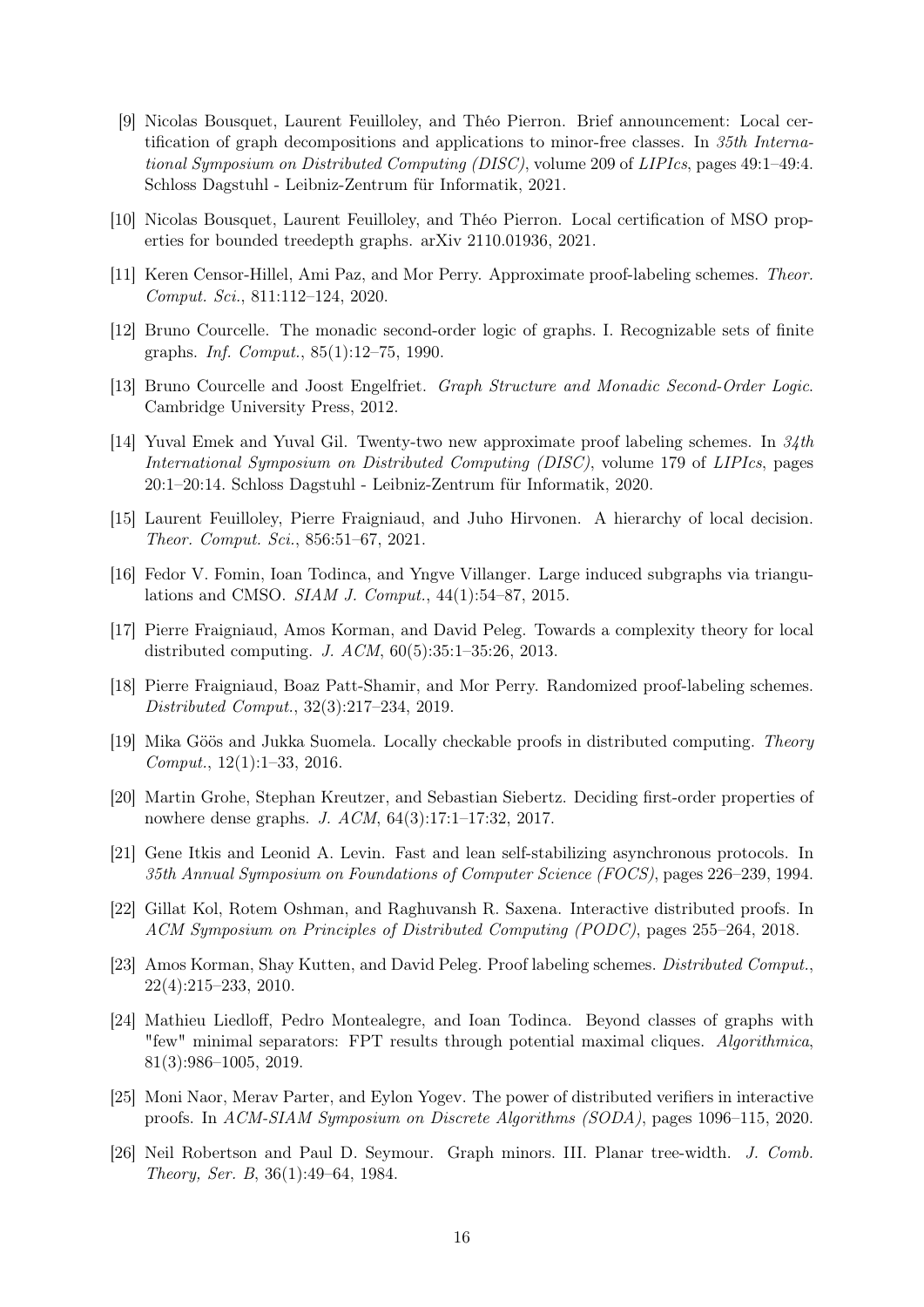## A Detailed proofs

This section contains detailed proofs moved to the Appendix due to space restrictions.

#### A.1 Coherent tree decompositions

#### Proof of Lemma 3

*Proof.* Firstly, choose a tree decomposition  $(T = (I, F), \{B_i, i \in I\})$  of G where T is of logarithmic depth and each bag is of size at most  $3k + 3$ . Such a decomposition exists by [5].

Let us show how to transform this tree decomposition into a coherent one. Firstly we focus on the connectivity condition. Assume the decomposition is not coherent, and let  $i$  a node that violates the connectivity condition, closest to the root. Observe that i is different from the root: we can assume w.l.o.g that all bags are non empty, in particular  $F_r$  is non empty and  $G[V_r] = G$ is connected. Then suppose that  $G[V_i \setminus B_{p(i)}]$  is not connected and let  $W^1, W^2, \ldots, W^p$  be the vertex sets of the connected components of  $G[V_i \setminus B_{p(i)}]$ . Denote by  $N^j$  the neighbourhood of  $W^j \in G$ , for  $1 \leq j \leq p$ , and observe that every  $N^j$  is a subset of  $B_i \cap B_{p(i)}$ . For each  $j, 1 \leq j \leq p$ , construct a tree decomposition  $T_i^j$ <sup>j</sup> of  $G[W^j \cup N^j]$  by taking a copy of  $T_i$  and the corresponding bags, then restricting the bags to their intersection with  $W^j \cup N^j$ . Eventually replace, in the tree decomposition T of G, the subtree  $T_i$  by the p copies  $T_i^1, \ldots, T_i^p$ , by making their roots adjacent to  $p(i)$ . Observe that we obtain indeed a tree decomposition of  $G$ , and the connectivity condition on node  $i$  has been mended, in the sense that the  $p$  new nodes corresponding to copies of node *i* satisfy it: for each copy  $i^j$  of *i*, we have that  $V_{i^j} \setminus B_{p(i^j)} = W^j$ .

Now that the connectivity condition is satisfied for every node, we fix the condition stating that sets  $F_i$  must not be empty. If  $F_i$  is empty for some node i, then  $B_i$  is a subset of  $B_{p(i)}$ . Therefore we can remove node i from the decomposition tree and attach its children directly to the parent  $p(i)$  of the deleted node, obtaining a new tree decomposition, without increasing the depth. This process can be iterated as long as necessary, hence we my assume that for any node *i*,  $F_i$  is non empty. Also observe that the removal of node *i* does not modify the set  $V_j \setminus B_{p(j)}$ for any child  $j$  of  $i$  in the initial tree  $T$ , therefore the connectivity condition is preserved for all nodes.  $\Box$ 

#### Proof of Lemma 4

*Proof.* Denote  $W_i = V_i \setminus B_{p(i)}$ . By definition of a tree decomposition the neighbourhood  $N_G(W_i)$ of  $W_i$  in graph G is a subset of  $B_{p(i)}$ . We must show that  $N_G(W_i)$  contains at least one vertex w in  $F_{p(i)}$ , which allows to take a  $\ell_i \in W_i$  adjacent to w in G. Assume by contradiction that  $N_G(W_i)$ does not intersect  $F_{p(i)}$ . In this case  $p(i)$  is not the root vertex, and  $N_G(W_i) \subseteq B_{p(i)} \setminus F_i$ , which is also equal to  $B_{p(i)} \cap B_{p(p(i))}$ . Therefore  $B_{p(i)} \cap B_{p(p(i))}$  separates  $W_i$  from the  $F_{p(i)}$  in graph G. This contradicts the coherence of the tree decomposition, more precisely the connectivity property at node  $p(i)$ , since  $W_i$  and  $F_{p(i)}$  are disconnected in  $G[V_{p(i)} \setminus B_{p(p(i))}]$ .  $\Box$ 

#### Proof of Lemma 5

*Proof.* Since our tree decomposition is coherent, for each node i graph  $G[V_i \setminus B_{p(i)}]$  is connected so it contains the required subtree  $S(i)$ .

Observe is that, if  $i$  and  $j$  are different nodes of the tree decomposition such that none is ancestor of the other, then sets  $V_i \setminus B_{p(i)}$  and  $V_j \setminus B_{p(j)}$  are disjoint, by definition of tree decompositions. Therefore, if we fix a vertex v of G, the nodes i such that v appears in  $S(i)$  are pairwise comparable w.r.t the ancestor relation in the decomposition tree. The decomposition tree is of depth  $O(\log n)$  and the conclusion follows.  $\Box$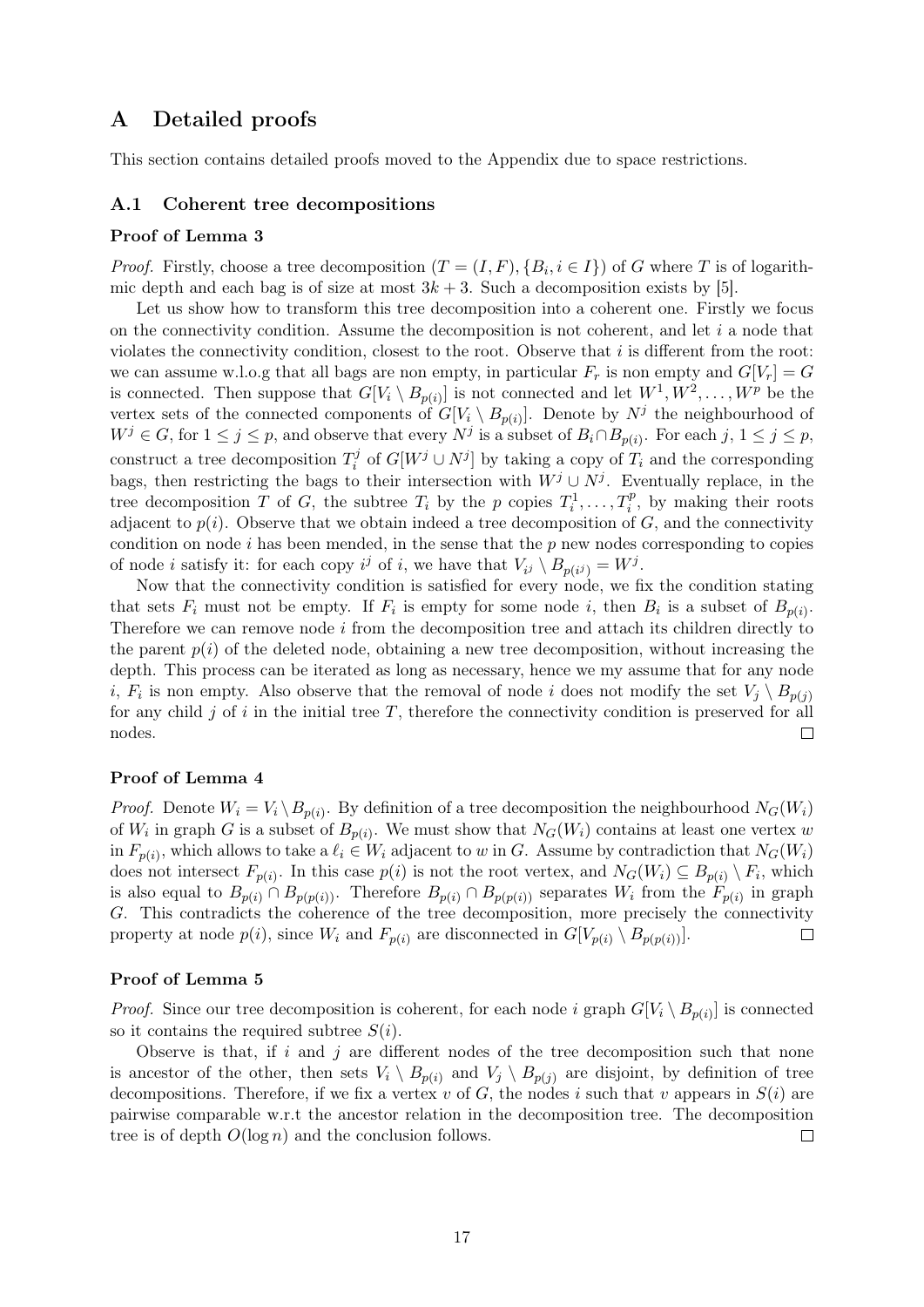#### A.2 Theorem 2: soundness and completeness

We detail the soundness and completeness of the protocol of Theorem 2, certifying a regular property  $P$  on graph  $G$  of treewidth at most  $k$ .

For the completeness part, assume that our graph  $G$  has treewidth at most  $k$  and satisfies property  $\mathcal{P}$ . By Lemma 1, the prover can construct the messages for the 3-approximation of treewidth, such that the verifier passes all the tests certifying the tree decomposition. Moreover the tree decomposition is correct, and so are, for each node i of the decomposition, the exit vertex  $\ell_i$  of i and the vertex of  $F_{p(i)}$  in charge of node i. It remains to prove that vertices  $v \in F_i$  accept. The proof is done bottom-up, by considering  $i$  from the leaves to the root. If  $i$  is a leaf of the decomposition tree, then v is not in charge of any other node (i.e.,  $Children(v)$  is empty). In this case  $G_i = G_i[v]$ , and the homomorphism classes are all equal and correspond to the  $(3k+3)$ terminal base graph  $G[B_i]$ , and all vertices  $v \in F_i$  accept. Now if i is not the root, every  $v \in F_i$  is assigned a (possibly empty) set  $Children(v)$  of children of i in the decomposition tree. For each  $j \in Children(v)$ , vertex v receives from  $\ell_j$  the homomorphism class of  $G_j$ , so v computes the class of  $G_j^+$ . By Proposition 1 and Definition 2, the homomorphism class of  $G_i[v]$  is consistent withe the one obtained with the glueing of all  $G_j^+$  on the set  $B_i$  of terminals. Eventually, by glueing on  $B_i$  all graphs  $G_i[v]$ , for all  $v \in F_i$ , we obtain  $G_i$ , and the homomorphism classes of  $G_i$  and  $G_i[v]$  are consistant, so v accepts. At the root node  $i = r$ , each  $v \in F_r$  also checks that the homomorphism class of  $P$  is an accepting one (and it is), so v accepts.

For the soundness, assume that all nodes accept. We must show by induction, for each node i of the decomposition from leaves to the root, that the messages that each  $v \in F_i$  received as homomorphism class of  $P$  on graphs  $G_i[v]$  and  $G_i$  are correct. We rely again on the fact that the tree decomposition is correct, as well as the exit nodes and their neighbours in the parent node. When i is a leaf node, each v knows that its set  $Children(v)$  is empty, since it has received no message from some exit node. Also  $v$  knows the graph  $G[B_i]$  (recall that all edges of  $G[B_i]$  have been sent in the main messages). Therefore it checks that the homomorphism classes received from the prover for  $G_i[v]$  and  $G_i$  received are correct: they must be equal, and must correspond to the base graph  $G[B_i]$ . If i is not a leaf node, we rely on the fact that, collecting the messages from the exit nodes  $\ell_j$ , vertex  $v \in F_i$  correctly constructs Children(v). For each  $j \in Children(v), v$  has received from  $\ell_j$  the homomorphism class c of  $G_j$  (which is correct by induction hypothesis). Therefore v correctly constructs the class of  $G_j^+$  from c and the class of the  $(3k+3)$ -terminal base graph  $G[B_i]$ . Then, by glueing all  $G_j^+$ ,  $j \in \text{Children}(v)$ , v it gets the class of  $G_i[v]$ . Since at this stage v has not rejected, the class of  $G_i[v]$  received from the prover is correct. Eventually,  $v$  constructs the homomorphism class of  $G_i$  by glueing the classes of all  $G_i[w], w \in F_i$ . Since v knows  $F_i$  and  $B_i$ , it correctly performs the glueing. By the fact that v has not rejected up to now, we deduce that the homomorphism class of  $G_i$  obtained from the prover is correct.

Since vertices v of the root bag accept, il means that the homomorphism class of  $P$  on the whole graph is an accepting one, so the property holds, which completes the proof of Theorem 2.

## B More preliminaries: MSO and regular properties for optimization

Let us enrich our framework to properties on graphs and vertex subsets, i.e., properties  $\mathcal{P}(G, X)$ assigning to each graph G and each vertex subset X of G a boolean value. Properties like "X is an independent set of  $G''$  or "X is a dominating set of  $G''$  are expressible in (Counting) Monadic Second Order Logic, and they are still regular as we shall see below. More importantly, in the sequential setting this allows to solve efficiently optimisation problems on graphs of bounded treewidth, namely to compute a vertex subset  $X$  of maximum (or minimum) size such that  $\mathcal{P}(G,X)$  holds.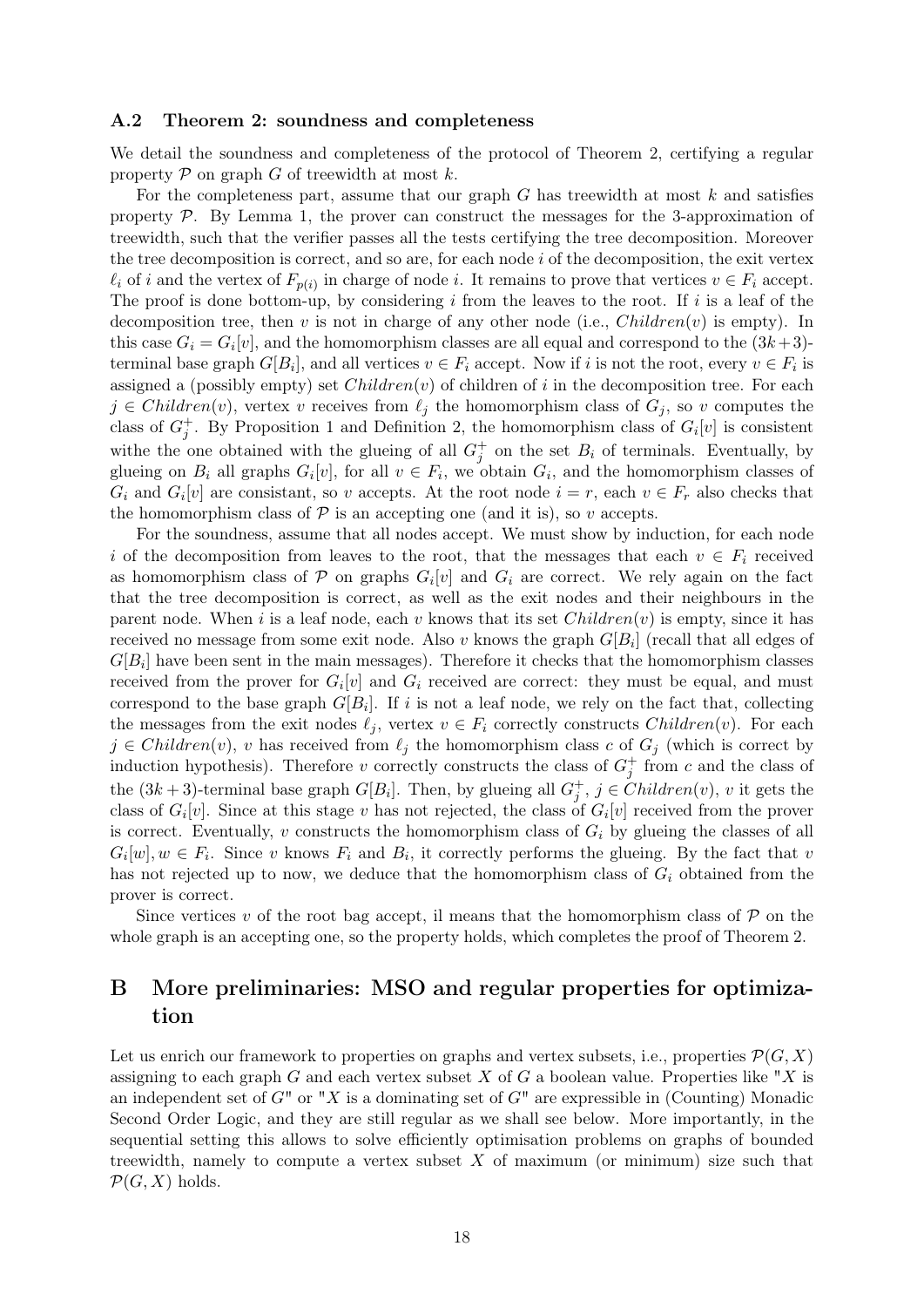Composition operations on w-terminal recursive graphs naturally extend to pairs  $(G, X)$ , where G is a w-terminal recursive graph and X is a vertex subset. Let f be a composition operation of arity 1, and  $G = f(G_1)$ . Then for every vertex subset  $X_1$  of  $G_1$ , we take  $f(G_1, X_1)$  $(G, X_1)$ . Consider composition operation of arity 2 such that  $G = f(G_1, G_2)$ . When we perform this composition on pairs  $(G_1, X_1), (G_2, X_2)$ , the result is the pair  $(G, X)$ , where X is obtained by the the glueing of  $X_1$  and  $X_2$ . Therefore the intersections of sets  $X_1$  and  $X_2$  with the terminals of  $G_1$  and respectively  $G_2$  must be coherent with the gluing, in the sense that if two terminals  $x_1$  of  $G_1$  and  $x_2$  of  $G_2$  are identified in G, then we either have  $x_1 \in X_1$  and  $x_2 \in X_2$ , or we have  $x_1 \notin X_1$  and  $x_2 \notin X_2$  (see [8, 16] for more details). To be complete, we restate the notion of regularity to properties  $\mathcal{P}(G, X)$  – the only difference being that the property and the homomorphism classes now depend on both parameters, the graph and the vertex subset.

**Definition 3** (regular property on graphs and vertex sets). Graph property  $\mathcal{P}(G, X)$  is called regular if, for any value w, we can associate a finite set  $\mathcal C$  of homomorphism classes and a homomorphism function h, assigning to each w-terminal recursive graph  $G$  and to each vertex subset X a class  $h(G, X) \in \mathcal{C}$  such that:

- 1. If  $h(G_1, X_1) = h(G_2, X_2)$  then  $\mathcal{P}(G_1, X_1) = \mathcal{P}(G_2, X_2)$ .
- 2. For each composition operation f of arity 2 there exists a function  $\odot_f : \mathcal{C} \times \mathcal{C} \to \mathcal{C}$  such that, for any two pairs  $(G_1, X_1)$  and  $(G_2, X_2)$ ,

$$
h(f((G_1, X_1), (G_2, X_2)) = \bigcirc_f(h(G_1, X_1), h(G_2, X_2))
$$

and for each composition operation f of arity 1 there is a function  $\odot_f : C \to C$  such that, for any pair  $(G, X)$ ,

$$
h(f(G, X)) = \bigcirc_f (h(G, X)).
$$

The first condition separates the classes into *accepting* ones (i.e., classes  $c \in \mathcal{C}$  such that  $h(G, X) = c$  implies that  $\mathcal{P}(G, X)$  is true) and rejecting ones (s.t.  $h(G, X) = c$  implies that  $\mathcal{P}(G, X)$  is false).

We also have:

**Proposition 3** ([8, 12]). Any property  $\mathcal{P}(G, X)$  expressible by a MSO formula is regular.

Moreover, given the MSO formula  $\varphi$  and parameter w, one can explicitely compute the set of classes, the homomorphism function for all w-terminal base graphs as well as the homomorphism functions  $\odot_f$  over all possible composition operations f.

E.g., for the property "X is an independent set of  $G$ ", we can choose as homomorphism class  $h(G(V, W, E), X)$  formed by a boolean indicating whether  $\mathcal{P}(G, X)$  is true, and the intersection of X with the set of terminals.

We may assume w.l.o.g. that the homomorphism class  $c = h(G, X)$ , for  $G = (V, W, E)$ always encodes the intersection of  $X$  with the set of terminals. This is not explicitly required by the definition of regular properties, but it can be done since it only costs  $w$  bits to encode the subset of the terminals contained in X. Therefore we assume there is a function  $term(c, W)$  that, given a homomorphism class  $c$  and an ordered set of terminals  $W$  returns the unique possible set  $X \cap W$ , over all pairs  $(G = (V, W, E), X)$  mapped to c. Thanks to this function, when we glue two terminal recursive graphs with their corresponding vertex subsets, we will be able to check that the glueing is coherent. Moreover, we can perform optimisation tasks as follows.

Assume that we deal with weighted graphs, i.e., we have a function *weigth* associating to every vertex an integer weight in the interval  $[-MAXW, +MAXW]$ . Given a w-terrminal recursive graph G and a regular property  $\mathcal{P}(G, X)$ , we aim to compute the maximum weight vertex subset X satisfying  $\mathcal{P}(G, X)$ . For this purpose, for any homomorphism class  $c \in \mathcal{C}$  of property  $\mathcal{P}$ , let

 $MaxWeight(G, c) = \max\{weight(X) | X \subseteq V(G) \text{ s.t. } h(G, X) = c\}.$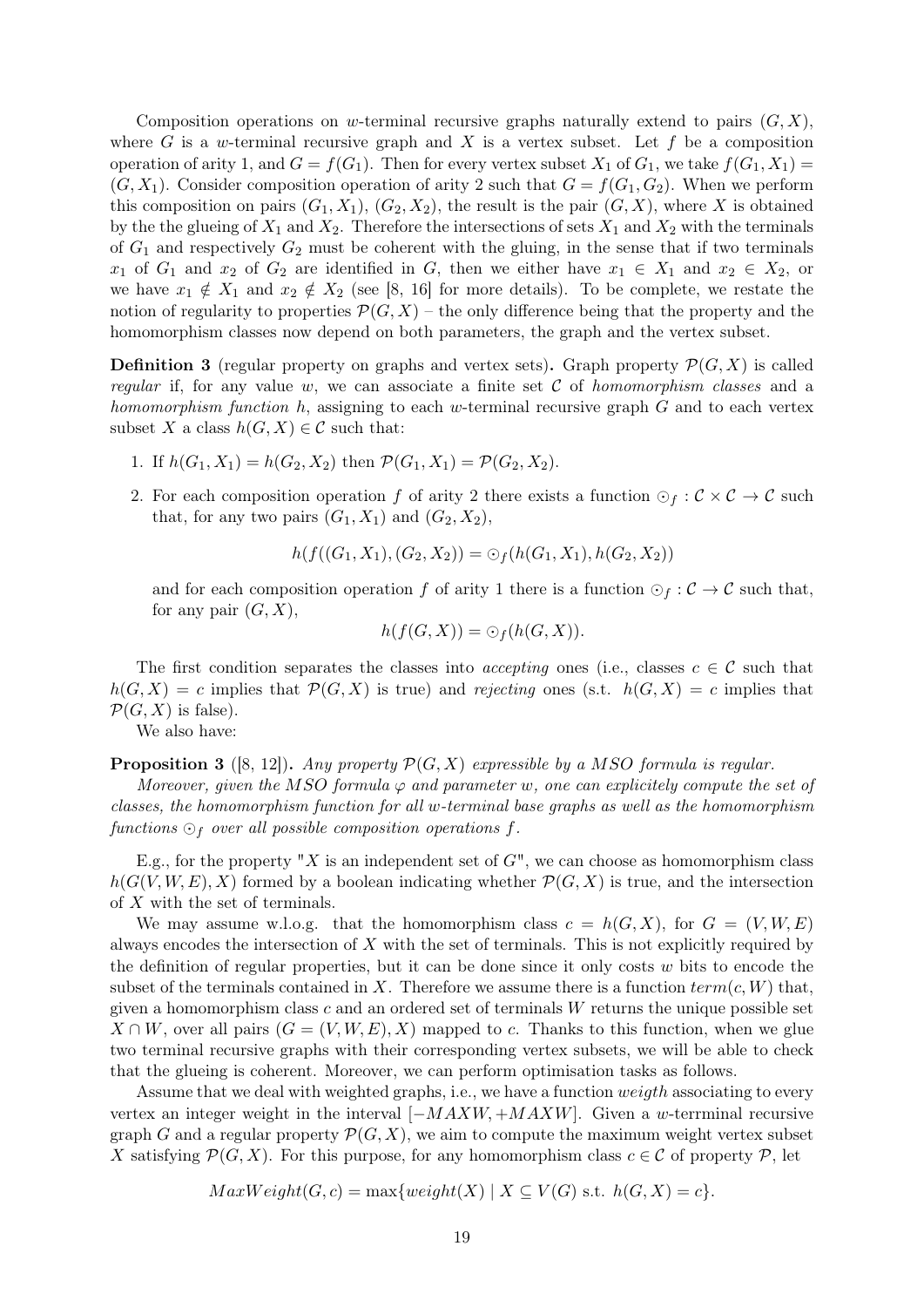For convenience, we set  $MaxWeight(G, c)$  to  $-\infty$  if no such set exists, and more generally we consider that the maximum value of an empty set is  $-\infty$ . Then we have:

**Lemma 7.** For any w-terminal recursive graph  $G = (V, W, E)$  and any homomorphism class c of property P,

1. If G is a w-terminal base graph,

$$
MaxWeight(G, c) = weight(term(c, W)).
$$

2. If  $G = f(G_1)$  for some composition operation f of arity 1, then

 $MaxWeight(G, c) = \max$  $\max_{c_1 \ s.t. \ c = \odot_f(c_1)} MaxWeight(G_1, c_1).$ 

3. If  $G = f(G_1, G_2)$  for some composition operation f of arity 2, then

$$
MaxWeight(G, c) = \max_{c_1, c_2 \ s.t. \ c = \bigcirc_f(c_1, c_2)} MaxWeight(G_1, c_1) + MaxWeight(G_1, c_1) -
$$

weight(term(c<sub>1</sub>,  $W_1$ ) ∩ (term(c<sub>2</sub>,  $W_2$ )),

where  $W_i$  denotes the set of terminals of graph  $G_i$ , for  $j \in \{1,2\}$ .

Proof. The first two items are simple consequences of the definitions, let us focus on the third item.

Firstly, let us prove that  $MaxWeight(G, c)$  is at least equal to the right-hand side of the expression. Let  $c_1, c_2$  be the homomorphism classes realising the maximum, and for each  $j \in$  $\{1,2\}$  let  $X_j$  be the vertex subset of  $G_j$  such that  $h(G_j, X_j) = c_j$  and  $MaxWeight(G_j, c_j) =$ weight(X<sub>j</sub>). Observe that, by taking the vertex subset X of G obtained from  $X_1$  and  $X_2$  by glueing the corresponding terminal vertices according to composition operation f,  $weight(X) =$  $weight(X_1)+weight(X_2)-weight(term(c_1, W_1) \cap (term(c_2, W_2))$ , since the negative term avoids overcounting the vertices of X appearing as terminals in both  $X_1$  and  $X_2$ . By construction  $(G, X) = f((G_1, X_1), (G_2, X_2)$  so  $MaxWeight(G, c)$  is at least weight $(X)$ .

Conversely, let X be a maximum weight vertex subset of G such that  $h(G, X) = c$ . For  $j \in \{1,2\}$ , let  $X_j$  be the intersection of X with the vertex set of  $G_j$ , and  $c_j = h(G_j, X_j)$ . By construction,  $c = \bigcirc_f(c_1, c_2)$  and  $weight(X) = weight(X_1) + weight(X_2) - weight(term(c_1, W_1) \cap$  $(term(c_2, W_2))$ . We claim that  $weight(X_i) = MaxWeight(G_i, c_i)$ , for both values j. Assume by contradiction there is a set, say  $X'_1$ , of larger weight than  $X_1$  and such that  $h(G_1, X_1) = c_1$ . Note that  $X'_1$  and  $X_1$  may only differ on non-terminal vertices of  $G_1$ , otherwise they would not correspond to the same homomorphism class. Then set X' obtained by glueing  $X'_1$  and  $X_2$ is of larger weight than X, moreover  $h(G, X') = c$ , contradicting the maximality of X. We conclude that the right-hand side of the expression is at least equal to  $MaxWeight(G, c)$  and the conclusion follows.

 $\Box$ 

## C Certifying optimal sets for regular properties

We can now extend out certification protocol to optimisation problems on weighted graphs, with polynomial weights.

**Theorem 3.** For every  $k \geq 1$  and any regular graph property  $\mathcal{P}(G, X)$ , there exists a distributed certification protocol certifying that  $tw(G) \leq k$  and X is the maximum weight vertex set such that  $\mathcal{P}(G, X)$  is true, on graphs with polynomial weights, using certificates on  $O(\log^2 n)$  bits in n-node networks.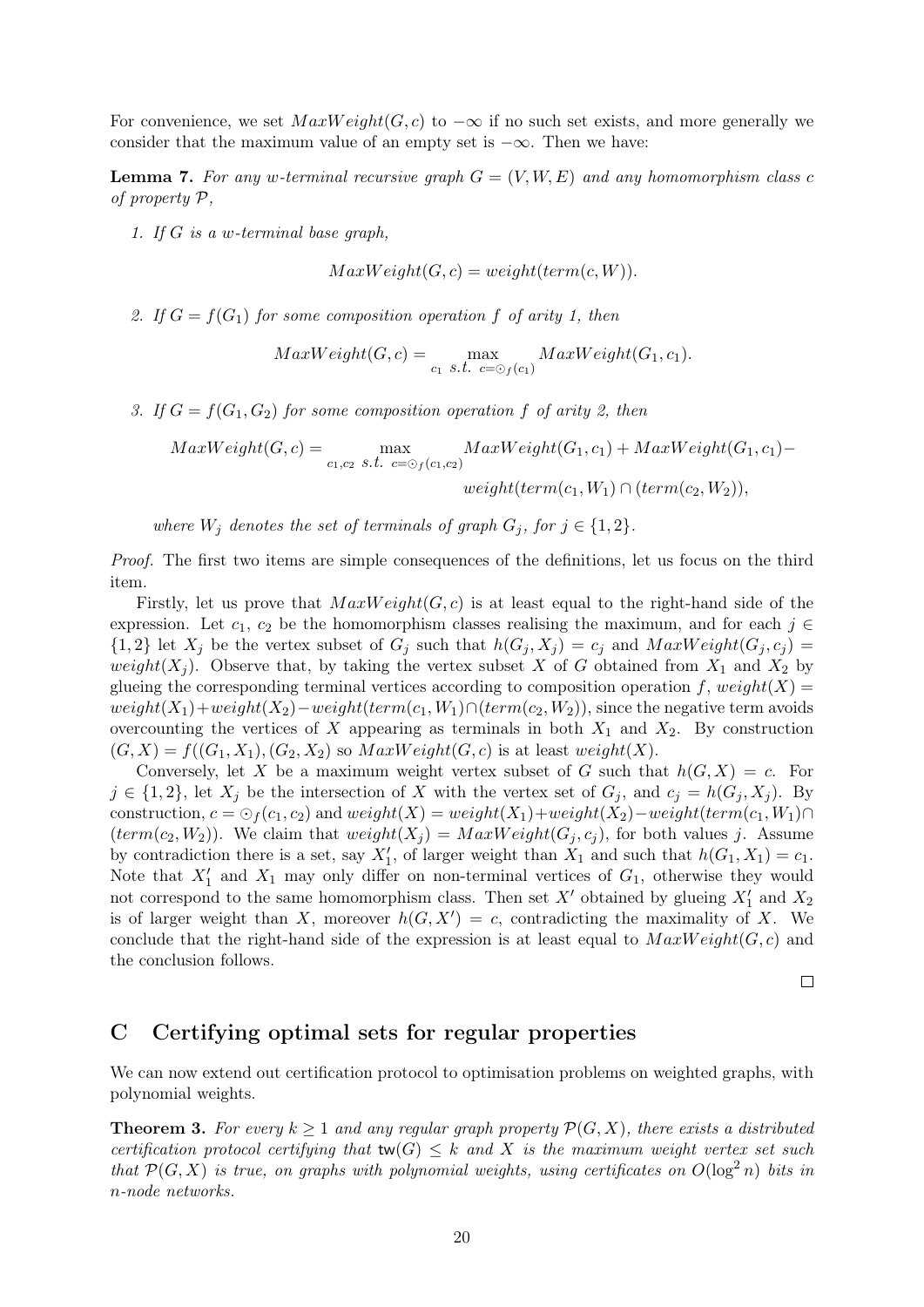If instead of polynomial weights we use weights in the interval  $[-MAXW, +MAXW]$ , the protocol requires  $O(\log n(\log n + \log MAXW))$  bits.

We only describe the differences of the new protocol with respect to the protocol of Section 4. As for the protocol of Theorem 2, we assume that the condition  $tw(G) \leq k$  is integrated to property P. Here the input is also formed of vertex set X. On one hand we certify  $\mathcal{P}(G, X)$ (this part of the protocol being almost identical to the one of Theorem 2), and in the meantime we certify, for each homomorphism class c and at each node  $i$  of the decomposition, the weight of an optimal partial solution  $(G_i, Y)$  for graph  $G_i$ , of homomorphism class c. Then we simply compare at the root node the weight of X with the weight of an optimal solution.

Let us detail how we deal with set  $X$ .

The first issue is that, for each node i of the decomposition tree and each vertex  $v \in F_i$ , vertex v must know the set  $B_i \cap X$ . For this purpose, The prover adds to the main messages of vertex v, a sequence of sets  $\mathcal{X}(v) = (X_d(v), \dots X_1(v))$  where  $X_j(v)$  represents the intersection of the solution X with bag  $B_i(v)$ .

The verification is very similar to the one of the edge sets of  $G[B_i]$ . In the verification round, v verifies for each  $j_1, j_2 \in \{1, ..., d\}$  and for each  $u \in B_{j_1}(v) \cap B_{j_2}(v)$ , that  $u \in X_{j_1}(v) \iff u \in$  $X_{j_2}(v)$ . By Claim 2, all vertices in  $F(v)$  receive the same main messages, then all nodes in  $F(v)$ agree in the part of the solution X that intersect the bags in the nodes from  $i = B_d(v)$  up to the root. By Claim 4 the vertices globally agree on the set X. Also, each vertex  $v \in X$  verifies that it belongs to  $X_d(v)$ , ensuring that the set X claimed by the prover is consistent with the input.

A second issue to deal with is the overall weight of set  $X$ . Here we use a completely different but standard technique to collect the weight of X in a vertex  $v_r$  belonging to the root bag, using  $O(\log n)$  supplementary bits per vertex, see [23]. We encode a spanning tree of the whole graph rooted in  $v_r$ , by giving to each vertex its distance to the root and the identifier to the parent vertex. Moreover, each vertex v receives the total weight  $weightX(v)$  of the vertices of X contained in the subtree rooted at  $v$ . The situation is very similar to the tree certificates TreeCert that we have used in Section 3 for the auxiliary messages, where we encoded a subtree  $S(i)$  rooted in a given vertex  $\ell_i$  and spanning the vertex subset  $F_i$ . The verification follows exactly the same principles for certifying the tree structure, moreover each vertex  $v$  checks that weight  $X(v)$  corresponds to the sum of weights weight  $X(w)$  for its children w, plus the weight of  $v$  if the latter belongs to  $X$ .

A third issue is that, for each node  $i$  of the decomposition tree, the prover sends to each  $v \in F_i$  and the exit vertex  $\ell_i$  the homomorphism class  $h(G_i, X \cap V_i)$  (instead of the class of  $G_i$ ). Also, v receives the homomorphism class  $h(G_i[v], X \cap V(G_i[v])$  and the weight of  $X \cap V(G_i[v])$ . This part is a simple update of the the protocol of Theorem 2, adapted to properties on graphs and edge subsets.

The main novelty is that each  $v \in F_i$  and  $\ell_i$  receive from the prover, for each homomorphism class of property  $P$ , value  $MaxWeight(i, c)$  corresponding to the maximum weight of a partial solution  $(G_i, Y)$  of homomorphism class c on graph  $G_i$ , and v also receives value  $MaxWeight(i, c; v)$ , the maximum weight of  $Y \subseteq V(G_i[v])$  such that  $h(G_i[v], Y) = c$ .

Let describe the verification performed by each vertex. We already ensured that vertices of a same set  $F_i$ , for each node i of the decomposition tree, posses the correct set  $X \cap B_i$ . Checking property  $\mathcal{P}(G, X)$  is has no significant difference compared to Theorem 2, we simply use the homomorphism functions of Definition 3 instead of Definition 2. The construction is similar, we simply use the fact that each vertex  $v \in F_i$  knows  $X \cap B_i$ , allowing it to compute the homomorphism class for base graphs  $G_i^b$ .

A supplementary effort is required to compute the weight of an optimal solution, then to compare it to the weight of  $X$ . For this purpose, at each node  $i$  of the decomposition tree, the verifier performs the following operations on each  $v \in F_i$ .

• Firstly, vertex v checks that values  $MaxWeight(i, c; v)$  received from the prover for each homomorphism class  $c \in C$ , claimed to be equal to  $MaxWeight(G_i[v], c)$  are indeed con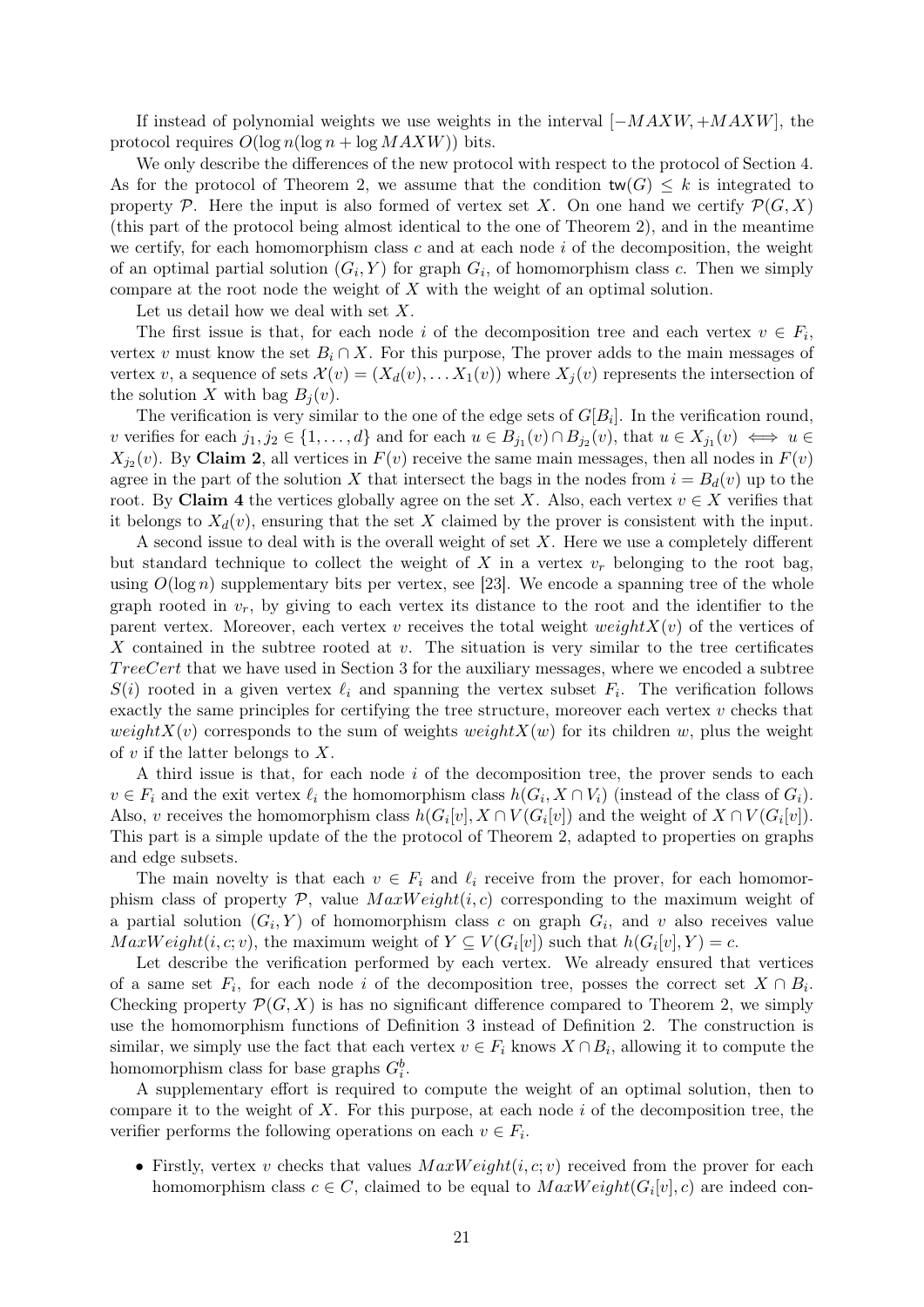sistent with the information it receives from nodes  $j \in Children[v]$ , the graph  $G[B_i]$  and  $X \cap B_i$ .

For this purpose, v computes  $MaxWeight(G^b, c)$ , for each homomorphism class c, using Lemma 7 applied to the  $3k + 3$ -terminal base graph  $G^b$  and set  $X \cap B_i$ . Recall that v has  $G^b = (B_i, B_i, E(G[B_i]))$  and  $X \cap B_i$  in its own message. Then, for each  $j \in Children(v)$ , it retrieves all values  $MaxWeight(G_j, c)$  from the exit vertex  $\ell_i$ . Using again Lemma 7 for graph  $G_j^+ = f(G_j, G_i^b)$ , it computes all values  $MaxWeight(G_j^+, c)$ , from  $MaxWeight(G_j, c_1), MaxWeight(G_j, c_2)$  and  $weight(term(c_1, B_j)) \cap term(c_2, B_i)),$ over all classes  $c_1, c_2$  with  $c = \bigcirc_f (c_1, c_2)$ .

Then v must deduce  $MaxWeight(G_i[v], c)$  based on the fact that  $G_i[v]$  is obtained by consecutively glueing  $G_{j_1}^+$ ,  $G_{j_2}^+$ , ...,  $G_{j_p}^+$ , where  $Children(v) = \{j_1, \ldots, j_p\}$  (e.g., we can order the nodes j of Children(v) by increasing size of the identifier of  $\ell_i$ ). The glueing (composition operation) f is the same at each step, performed on the same set of terminals  $B_i$ . Let  $H^r$  denote the result of the glueing of  $G^+_{j_1}, \ldots, G^+_{j_r}$ , for each  $r, 1 \leq r \leq p$ . In particular  $H^1 = G^+ j_1$ ,  $H^r = G_i[v]$  and  $H^r = f(H^{r-1}, G_{j_r})$  for each  $r, 2 \le r \le p$ . Therefore, for each r from 2 to p, vertex v computes all values  $MaxWeight(H^r, c)$  from values  $MaxWeight(H^{r-1}, c_1)$  and  $MaxWeight(G_{j_r}, c_2)$  using the equation of Lemma 7 on operation f. Eventually v has all values  $MaxWeight(G_i[v], c)$  for all homomorphism classes c. If one of these values differs from the message  $MaxWeight(i, c; v)$  received from the prover, then v rejects.

- Secondly, vertex v checks that values  $MaxWeight(i, c)$  correspond, for each homomorphism class c, to the value  $MaxWeight(G_i, c)$  obtained by expressing  $G_i$  as the consecutive glueing of all  $G_i[w]$ , for all  $w \in F_i$ , on the set of terminals  $B_i$ . Value  $MaxWeight(G_i, c)$  is obtained by iteratively performing the  $|F_i| - 1$  glueings of  $G_i[w]$  and using Lemma 7 and values  $Max(i, c; w)$ . As above, at iteration  $r, 2 \le r \le |F_i|$ , we glue the first r graphs of the form  $G[w]$ , where vertices w are ordered by increasing identifiers. Again, in case of inconsistency between  $MaxWeight(i, c)$  and  $MaxWeight(G_i, c)$  for some homomorphism class c, vertex v rejects.
- At the root node r, recall that we must have a vertex  $v_r \in F_r$  that knows the weight of  $X$  it corresponds simply to weight  $X(v_r)$ . The node  $v_r$  firstly checks that it belongs indeed to the root of the decomposition tree by testing its depth, i.e., checking that  $d(v_r) = 1$ . Then  $v_r$ computes the maximum weight  $MaxWeight(G_r, c)$  as the maximum of  $MaxWeight(r, c)$ over all accepting classes c. If one of those is larger than the weight  $X(v_r)$ , vertex  $v_r$  rejects.

Soundness and completeness. We already know that the protocol correctly encodes the tree decomposition, the homomorphism classes of  $\mathcal{P}(G, X)$  on partial graphs  $G_i$  and  $G_i(v)$ , and that the weight of set X is encoded in weight $X(v_r)$  for some vertex  $v_r$  belonging to the root bag. It remains to deal with quantities  $MaxWeight(i, c)$  and  $MaxWeight(i, c; v)$ .

For the completeness part, the prover simply needs to correctly compute the intersection of X with the bags, and values  $MaxWeight(i, c)$  and  $MaxWeight(i, c; v)$  for each homomorphism class c, each node i of the decomposition tree and each vertex  $v \in F_i$ . The proof that vertex v accepts when certifying messages  $MaxWeight(i, c)$  and  $MaxWeight(i, c; v)$  assigned to it follows the same steps as the completeness part for the decision problem, certifying that homomorphism classes of  $G_i$  and  $G_i[v]$  are correct. We need to use Lemma 7, allowing to obtain the optimal weight of a homomorphism class after glueing, instead of simply using Definition 2. Therefore, we prove by bottom-up induction on nodes i that all vertices  $v \in F_i$  accept, if i is not the root. When i is the root r, vertex  $v_r \in F_r$  also check that the homomorphism class of  $\mathcal{P}(G_r, X)$  is an accepting one, and that the weight of X corresponds to the maximum weight of an accepting class, and both conditions hold for a yes-instance.